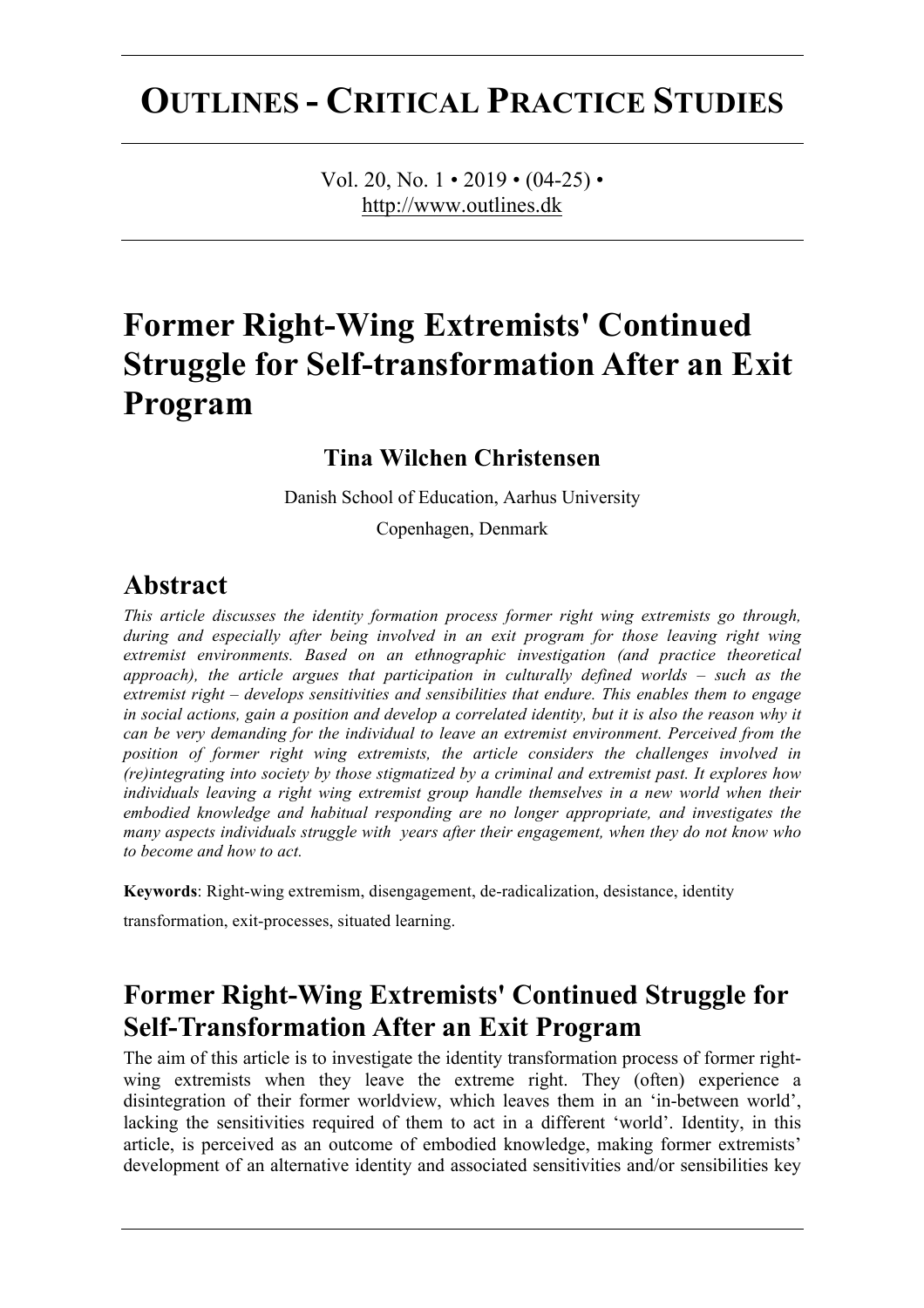when they seek to reintegrate in society. In this regard, the article echoes Holland, Lachicotte, Skinner & Pain's (1998) reading of Pierre Bourdieu (1977), in that:

[I]t is fruitless to make up a set of cultural rules to account for people's behavior. The material and social conditions of activity vary in a plenitude of ways; even in highly restrictive environments, it is difficult to avoid unusual combinations of people and things. Rules that handle 'all possible combinations' in real world settings are impossible to devise. Instead, Bourdieu suggests, our bodies are repositories of a complex set of associations—of actions (movements), figures (categories), and contexts (environments) sedimented from experiencing concrete instances of their combination, their work together. More complicated experiences, sequences of joint action coordinated among actors as a relation to particular 'qualities,' such as honor, produce sensitivities toward a set of culturally devised games or contexts of action […], where there are general, dispositional motives and acts and ways of faring well and faring poorly. Agency lies in the improvisations that people create in response to particular situations, mediated by *these senses and sensitivities*. They opportunistically use whatever is at hand to affect their position in the cultural game in the experience of which they have formed these sets of dispositions. (Holland et al., 1998, p. 278-279; emphasis TWC)

In this line, the article argues that navigating social life remains an enduring challenge, as after years in an extreme and criminal environment, some former extremists lack the sensibilities for the new situations with which they have to engage for change to occur; they are reduced to *neophytes* at the same time as struggling with the 'Nazism stigma'.

The difficulties involved in leaving extreme groups have prompted the genesis of exit programs both in and outside Europe. One of these is EXIT, a Swedish organization established by former right-wing extremists in 1998 to provide support specifically to those seeking to leave the extremist right. EXIT offers a self-help program based on mentor-mentee relationships, to help them develop alternative worldviews, selfunderstanding and new identities through a combination of therapeutic dialogues and shared activities. The mentees, described as 'clients' are connected to a mentor or coach – an employee who has been part of the extremist right themselves (cf. Christensen, 2014). EXIT is an integrated part of a larger institution called Fryshuset (cold-storage warehouse), a youth center that runs a number of projects with the overall goal of empowering youngsters through activities, the building of social relationships and interaction with adults (Carlberg, 2008, p. 80).

In 2012 the author completed a two-months fieldwork project at EXIT, following the everyday routines in the office of Fryshuset, participating in two educational sessions for the staff, and conducting 21 interviews with 15 interviewees, both clients and staff. Out of these, 11 were EXIT clients – former right wing extremists in the process of transitioning. Some had just become clients, while others had been clients for up to fifteen years.

The interview quotes in the present article are mainly from interviews conducted with 'Eva', a young woman who had been part of a neo-Nazi oriented group for four years. At the time of the interview in 2012, Eva had left the group ten years before with the help of the EXIT program. Her narrative provides a particular insight into the process of transforming a life and an identity, and illustrates how long term and demanding it can be. The time that had elapsed might be one of the reasons why Eva was able to be so reflective about her experiences as part of the Swedish extreme right wing scene and of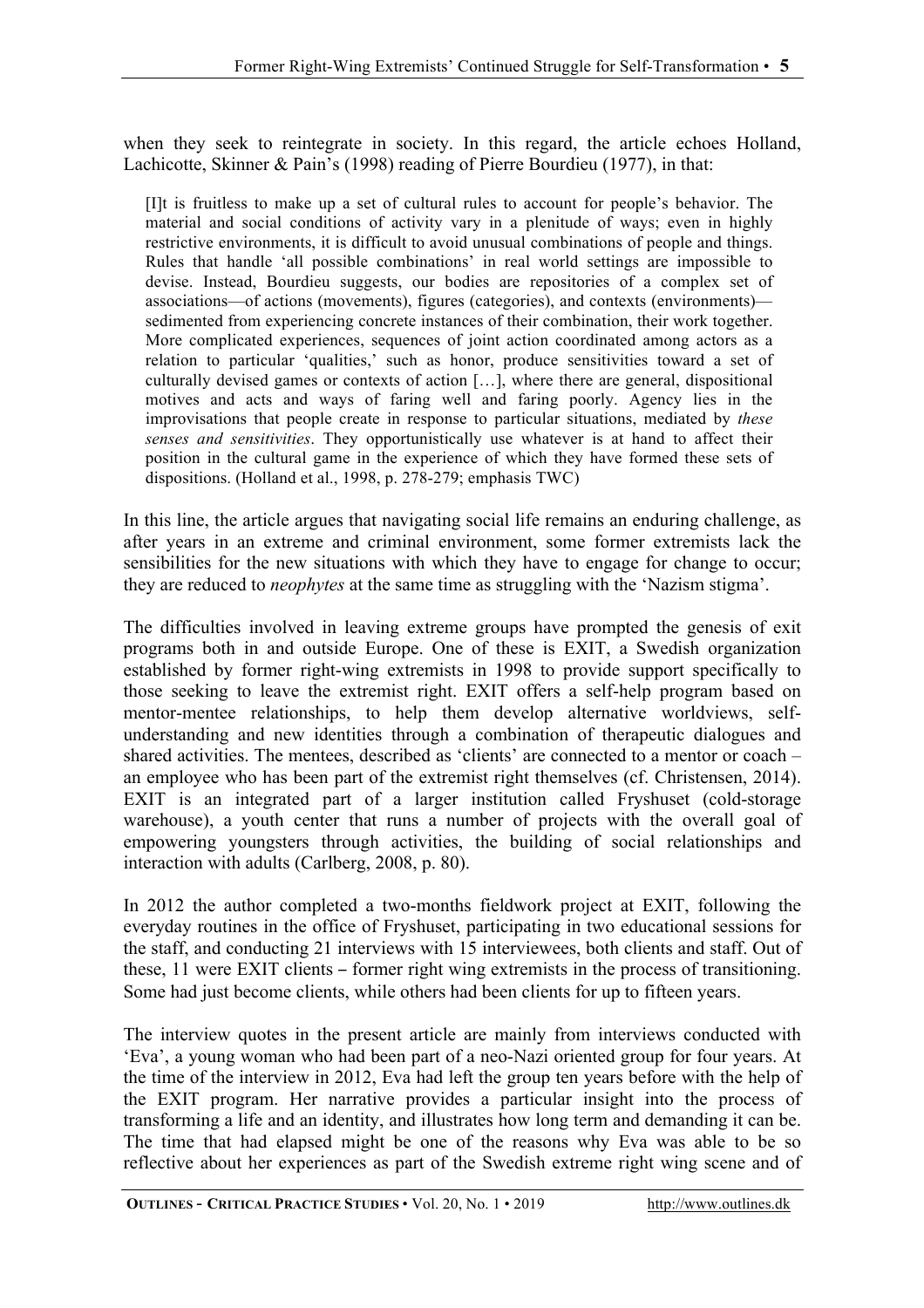the process she went through after leaving it. Quotes from other interviewees illustrate the generalizability of her narrative and the many steps involved in the process.

The main analyses in the article derive from the practice-theoretical framework of *lived identities* in 'figured worlds'. *Figured world* is an analytical concept defined as "a socially and culturally constructed realm of interpretation in which particular characters and actors are recognised, significance is assigned to certain acts, and particular outcomes are valued over others. (Holland et al., 1998, p. 52)

Figured worlds are the outcome of collective meaning production, which takes shape within and simultaneously grants shape to the co-production of activities, discourses, performances and artefacts. They are formed and re-formed in relation to people's everyday activities and associated meaning-production. Figured worlds constitute the horizon of meaning, or frame within which individuals come to act and interpret themselves and others. Figured worlds can also be defined as cultural realms peopled by characters such as academia, the factory or, as in this case, the extreme right, Fryshuset and EXIT (Holland, 2010; Holland et al., 1998; Christensen, 2015a, p. 45).

The article's main argument is that the development of an alternative identity occurs as the outcome of an interaction, in which others point out material and non-material artefacts as *signs of significance* to the individual. The individual is thus an agent who has to participate in order to gain a position in a *figured world* through a situated learning process in which *signs* and *artefacts* are perceived as *mediating devices* of figured worlds, i.e. as symbolic structures of meaning.

The theory is based on the cultural-historical school of psychology, which perceives identity and agency as specific to practices and activities situated in historically contingent, socially enacted, culturally constructed 'worlds', as *figured worlds*. It merges the social and the psychological by perceiving the self and the development of identities as outcomes of both psychological and sociological processes. Identity formation is conceived as a process that figuratively combines the personal world with the collective space of cultural forms and social relations. In an article that aims to identify personal changes, this theoretical concept makes it possible to identify how changes in a person's identity and embodied knowledge make it possible for them to be in several figured worlds simultaneously, as well as in between them (Holland et al., 1998; Christensen, 2015a).

## **Why Leaving an Extreme Group is Difficult**

The extreme right wing is characterized as *extreme* both due to the nature of its ideology and the methods used to obtain political goals. Such groups reject the core ideals of liberal democracy, equality and tolerance, consider inequality between people as a nature-given principle, and reject the ideals of deliberation and voting in decision-making. Those who advocate the ideology perceive violence, in general, as a legitimate means to pursue political goals, and they approve of the use of non-democratic measures such as threats, harassments and violence against political opponents and others perceived as inferior.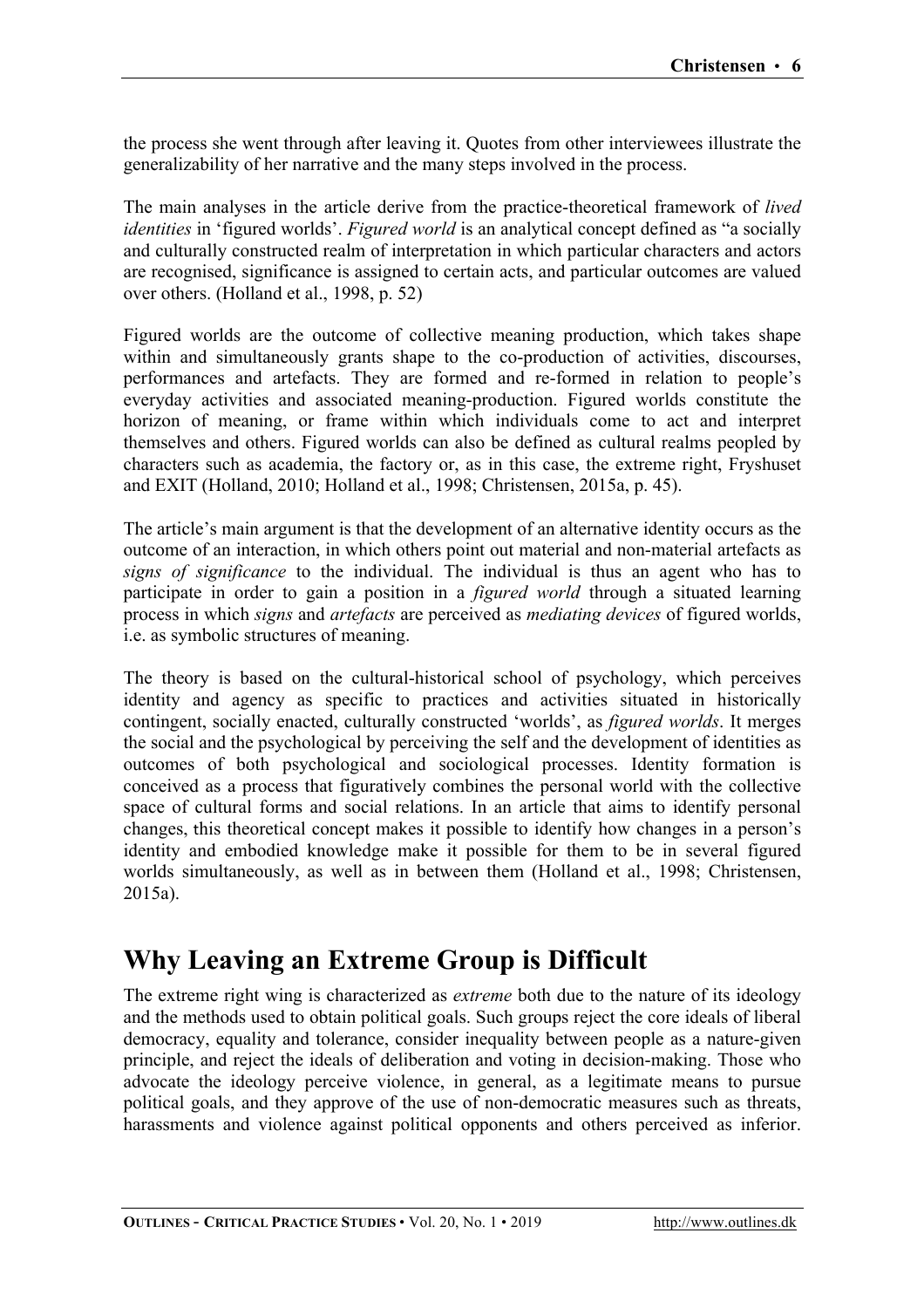Thus, the concept of an extremist is relative to a particular political system and its values, in this case liberal democratic society (Bjørgo, 2009; Christensen, 2015a).

To develop into a right-wing extremist the individual goes through a process of repeated social and psychological interactions within a community of practice and the ideology it engenders (however diffused or unstructured) (Horgan, 2009b, p. 8). Individuals who join extremist right-wing groups experience two parallel and mutually reinforcing processes: socialisation into withdrawn and stigmatised communities, and the severance of ties with the 'normal' community. Engagement in an extreme group make some participants develop a 'black and white' worldview with rigid categories of 'friends and enemies' (Bjørgo, 2009, p. 33). This is accompanied by very intense feelings of friendship and community, but also hatred, aggression and adrenalin highs. When individuals leave this environment, they can continue to perceive violence and aggression as legitimate ways of interacting with others.

Leaving an extreme group can be demanding and the stigmatisation by friends, family and society at large often makes just the thought of it anxiety-provoking. Common to leaving all types of extremist groups are feelings of being in a social vacuum, emptiness and loneliness, trauma, anxiety and depression. Studies indicate that such individuals often have to deal with violent impulses, lack of confidence, paranoia, substance abuse and a criminal record (cf. Bjørgo 2009, p. 140; see also Christensen, 2015b; Christensen & Mørck, 2017). They also suggest that the process of disengagement and deradicalisation from an extremist group is as complex as that leading to the initial radicalisation (Horgan, 2009b). People who leave extreme environments, groups and gangs generally struggle with confusing feelings of who they are, who to become, of what to do and where to go in order to establish an alternative lifestyle and identity (Bjørgo & Horgan, 2009; Horgan 2009a; Barrelle, 2010; Christensen, 2015b; Christensen & Mørck, 2017). As Eva recounted:

*I think it's very important to understand how much the one leaving the group has invested in it, for that's what people do not seem to understand. I did not just leave a group; I left an entire life, I left my views, I left my friends, or what I, moreover, had come to see as my family. They were the ones I could do anything with; at least, I thought so. I left a whole lifestyle! I may have developed a lifestyle that did not work in any other context than in the group, really, a way of being, a behaviour, a way of supporting myself which could not work afterwards. And you have invested a number of years in it, be it two years or ten, you have still invested quite a large part of your life in it, and it remains important to understand that: it's a bit like leaving oneself. So, for someone to leave such a group is as if Svensson<sup>1</sup> would have to pack his bags and leave his wife, children and house to go to Tunisia to live in a tent. That's almost as likely! It's not something you just do in a jiffy, and it's not easy.*

When Eva decided to leave, she had been involved in the extreme right for several years. During her years as a member she had orchestrated aspects of her personal history and identity around a complex ground of sentiments, sensibilities, feelings, skills and practical knowledge, developed over time as a result of her engagement in a neo-Nazi group which made society at large position her as a Swedish right-wing extremist (Holland et al.,

**OUTLINES - CRITICAL PRACTICE STUDIES** • Vol. 20, No. 1 • 2019 http://www.outlines.dk

<sup>&</sup>lt;sup>1</sup> Svensson is a typical Swedish surname, but in this context it is used as slang to convey an image of a sort of average middle class Swedish person, working from 9 to 5 with 2 children, a wife, a villa and a Volvo.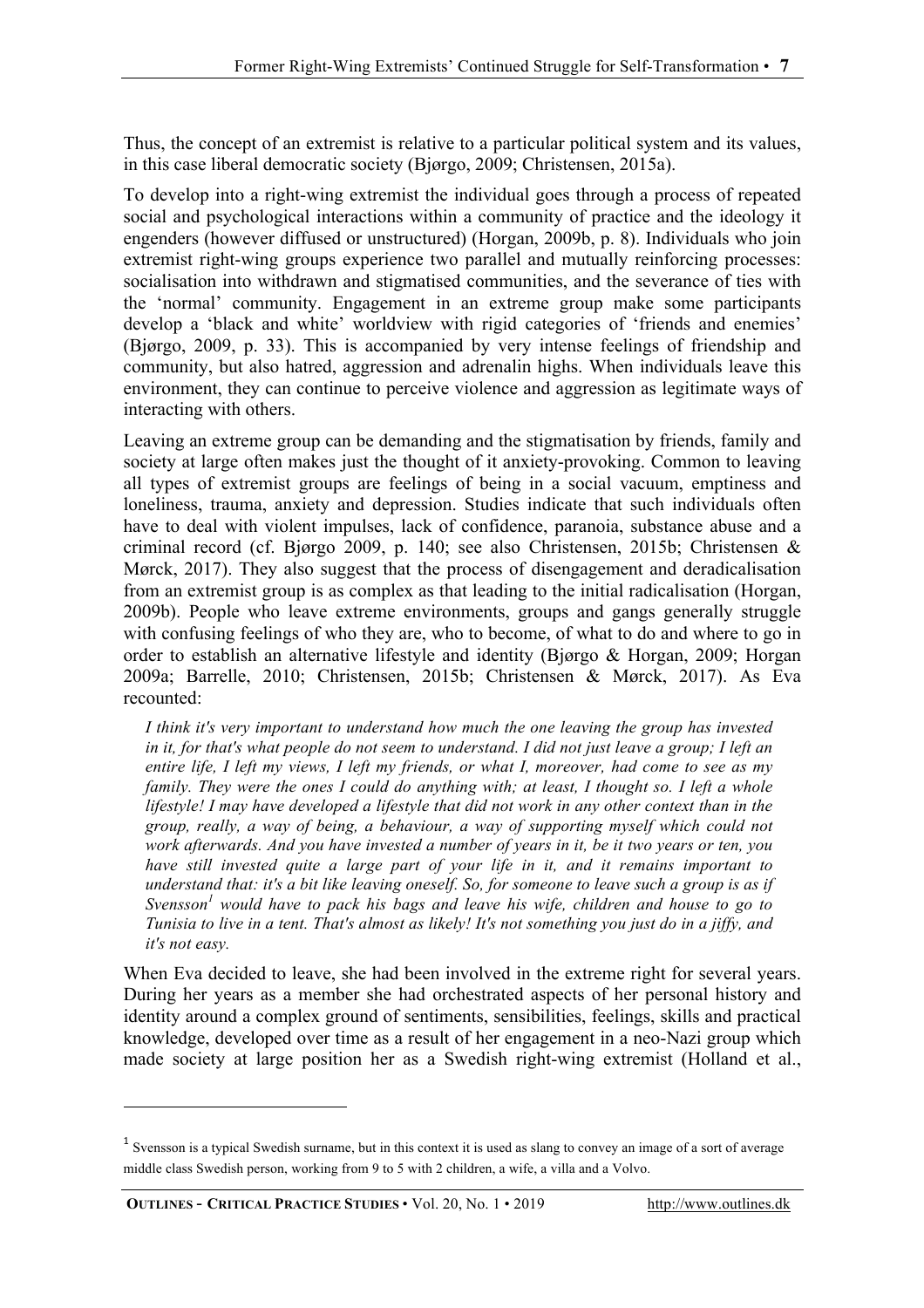1998).<sup>2</sup> As Eva points out, people who identify with a given figured world invest themselves in it to gain a position, to become somebody in that world, to be perceived by others as being part of it.

# **The Initial Questioning of an Identity as a Neo-Nazi**

The formation of one's identity and sense of self is an ongoing and never-ending process. Yet, especially the first time after the individual's desire to leave an extremist group, and in the years after leaving, these processes are experienced as confusing and demanding. Immersion in the everyday practice of this sort of symbolic world, people – extremist or not – form bodily and mental dispositions towards it as their behavior becomes informed, not determined, by their figured world (Holland, 2010, p. 270-271).

Several of the individuals interviewed for this research were aware that at a point in time they had changed their hairstyle and way of dressing, recognizing this in retrospect as an outward sign of their identification with the extremist group. Yet this occurred over time and without reflective awareness (Holland et al., 1998, p. 140). It was not until the decision was made to leave the group and start the process of transformation that their social position as a (former) right-wing extremist became a conscious matter, and indeed concern. To be part of an extreme group or gang involves a high speed level of activity, including daily phone calls, social activities and alcohol and/or drug use, which prevent reflection about their engagement and the consequences of it (Christensen & Mørck, 2017). For Eva the first period she had time to reflect on her life as an extreme rightwinger occurred when she was imprisoned on remand in solitary confinement. This isolation made her review her situation and the trajectory of her life, which had resulted in her incarceration facing a very serious preliminary charge while still in her early twenties, and began the process of disengagement.

As Eva's statement above indicates, people engage in activities within a culturally defined world, become familiar with it and learn its meanings, to the point that they take it for granted. They become attuned to types of people and actions relevant to that world, which reflect its particular horizon of meaning. They develop sensitivities and sensibilities that automate coordination with other participants, facilitating their engagement in it. The figured world of the extremist right wing comes, as Eva points out, to define her identity. She came to personify that world by her way of acting, her appearance and perceptions of herself and society, making it difficult to leave and start over again.

People involved in the extremist right become accustomed to a way of thinking which involves notions of conspiracy against society, and a belief that all people outside the group are enemies to be fought (Lodenious, 2014). The extreme right is – like other extremist groups – characterized by a black and white mindset with taboos and exclusive categories of 'friends and enemies', providing an explicit relation to others in society. To be categorised as a 'neo-Nazi' was – until 'Islamic state', ISIS or Daesh and the position as a Jihadist emerged – one of the most stigmatised positions in mainstream society, resulting in almost immediate isolation from family and friends beyond the extremist group (Bjørgo, Halhjem & Knudstad, 2001; Christensen & Bjørgo, 2018*)*.

 $2$  I use the terms 'right-wing extremist' and 'neo-Nazi' as synonyms, although I am aware that not all right-wing extremists are neo-Nazis, whereas all neo-Nazis are right-wing extremists.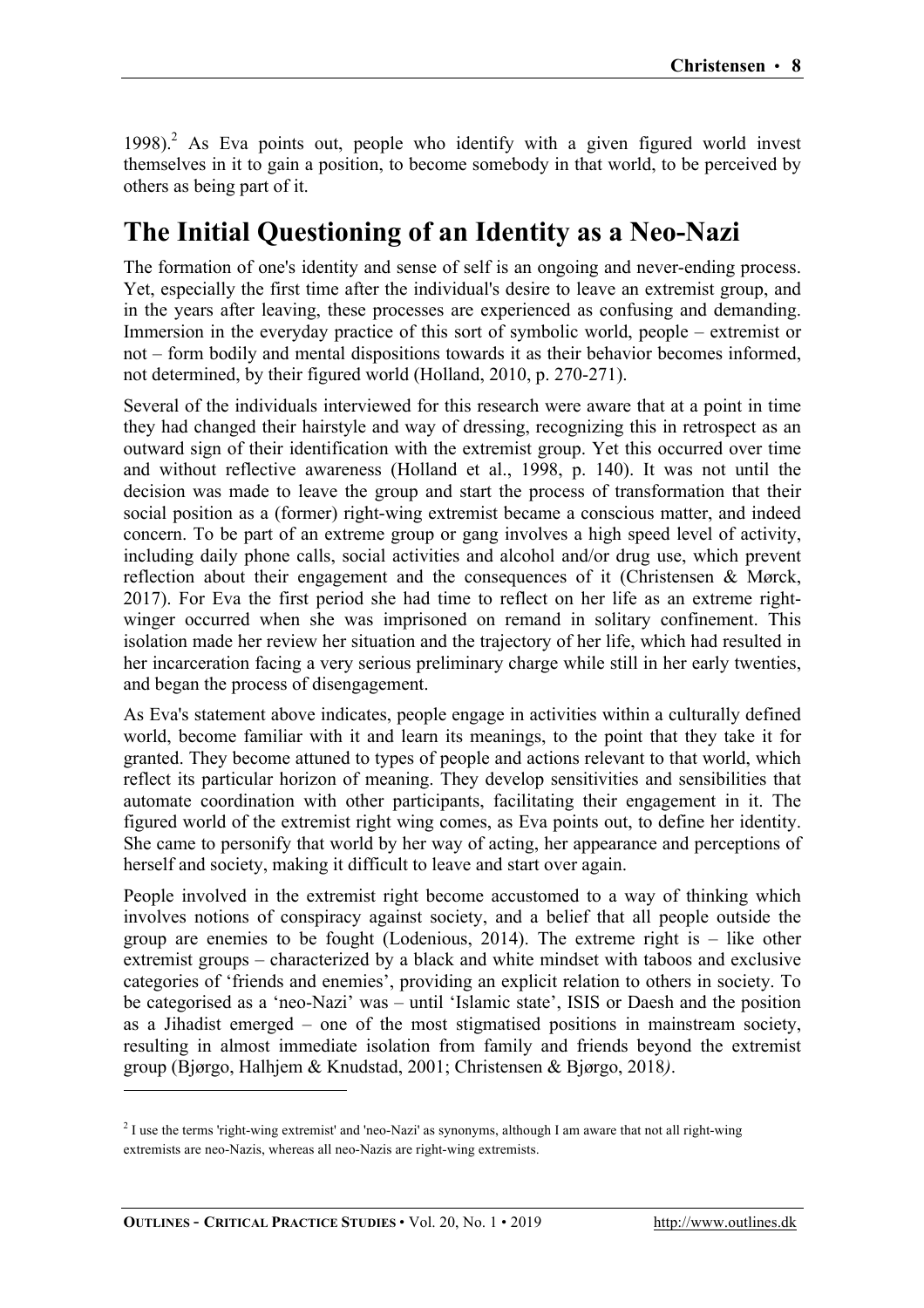This isolation and unambiguous identity might be one of the reasons why Eva and others emphasise the difficulties involved in leaving the extremist right behind, because *"everything was so obvious, who I was and who I ought to be and what the meaning of my life was".* When she realized that she wanted to change, she got in touch with EXIT, which started her process of disengagement, with a consequent huge impact upon her perception of herself and others.

# **The Disintegration of a Personal Worldview**

When individuals have been immersed in the extremist right, they become used to acting according to unquestioned assumptions, as, according to EXIT staff, doubts and questions in general are discouraged by the extremist group so that participants develop a similar outlook – at least in their public pronouncements.

When Eva got in touch with EXIT, it soon impacted her perception of the world and of herself. As she said:

*You learn to close your mind by classifying others as inferior [when you are active on the extremist right wing], and since they are inferior, we do not need to feel sorry for them: as they cannot compare themselves with me! That's why, for example, some people refer to Islam as AIDS, or you refer to them as animals and stuff. And that's what makes you unempathetic as they are not on a par with me and my friends. But when you start getting back to that, all people are of equal value [...] especially when I had been a lot at EXIT […] they challenged my prejudices about immigrants, and I began to understand this about socio-economic status and the significance of living in certain places, not integrated – how hopeless it all then becomes.*

Eva was a newcomer in the figured world of EXIT and in unfamiliar surroundings that operated according to a socially and culturally differently constructed realm of interpretation than the one she had shared with her friends in the extreme right. As none of the staff at EXIT referred to other people as inferior, they indirectly questioned what Eva took for granted. At EXIT and in Fryshuset, Eva experienced how people around her did not classify others in terms of a hierarchy, but rather contextualized them and their situation – such as the significance of living in deprived areas and being marginalized. The staff at EXIT introduced her to alternative perceptions of people and explanations of societal issues, which gave her a different perspective on others and their situations, as well as her own.

Initially, Eva met with her coach from EXIT during the day and her friends from the extremist right wing in the evening. This proved difficult, as she underlines:

*To sit at home with my friends when they launched their usual talk, I almost felt it tickle in my tongue to repeat. But I'd started realizing, and I knew I could not do it; it would just become nonsense […] Even though I knew it was not good for me, but when it had been hard, they [friends on the extremist right] had been there for me, and although they were no good, they had their problems. But they were the ones who had put up with me when it was hard, for example, when I had to move who then collected the furniture […]. In a way, it is like saying that I cannot keep them, because they are not ready to handle themselves, and I cannot fix my life with them, for they will always just drag me down.*

Eva got additional information on immigrants and social issues through dialogue with the staff at EXIT, but defined and understood with reference to a different horizon of meaning than the one she was accustomed to, making her question her own perceptions. She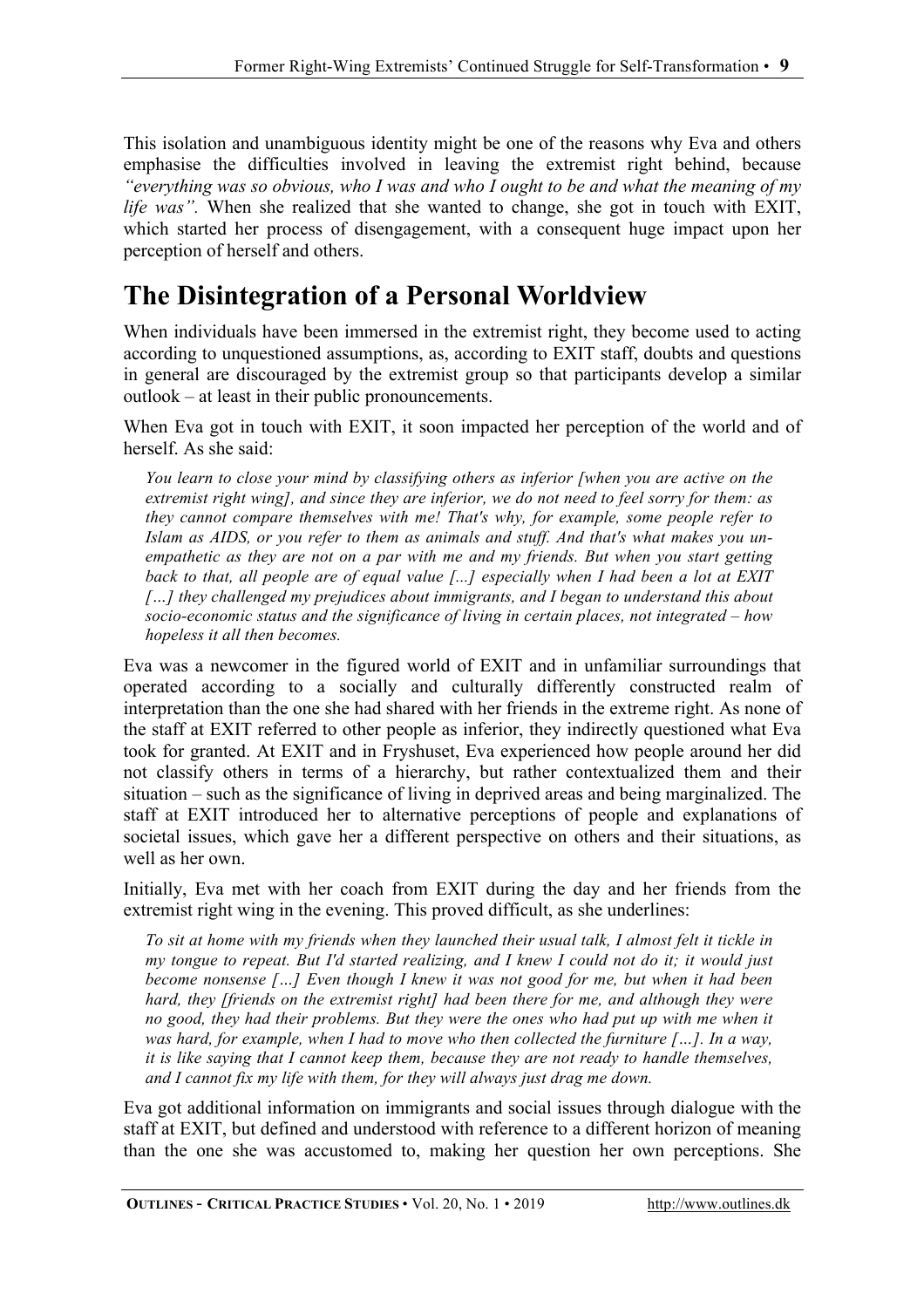became aware that the interaction with people at EXIT was growing her understanding of societal and personal issues. Her dialogue with her coaches and employees helped her identify new signs of significance. Through this process Eva realized how her friends' talk and actions had subjected her to a situated learning process, where approval was assigned to certain acts – e.g. violence and aggression – and particular explanations and perceptions were valued over others (Holland et al., 1998; Lave & Wenger, 1991). The outcome was that she and her friends came to perceive some categories of people as inferior, as the quote above illustrates, which – in her perception at that time – justified her negative attitude and periodic aggression towards them, as well as violence in general (Christensen, 2015b). This insight made Eva understand that in order to change herself, she needed to change her social environment.

When people can no longer identify with their usual associates they also start to question who they, themselves, are, which brings about a sense of loss and loneliness. Eva no longer fully identified with her friends, as she was floating in between several figured worlds, without fully identifying with any one of them. She realized the huge difficulties involved and had never felt more confused in her life.

Part of this confusion was the result of EXIT coaches' dialogue with clients, which followed the model of 'motivational interviewing', which allows the client to draw their own conclusions. As Eva explained:

*The thing was that I was so used to people trying to help me, the social service and stuff, that they told me what was wrong, while Joachim* (Eva's coach at EXIT) *taught me to tell it myself. In the sense that we talked, and instead of him expressing it for me, that I was impossible and contrary, it was I who came up with it and told him what it was I found annoying. They call it 'the Motivational Dialogue' and just that I had to form the idea myself; that what happened around me was not okay, and I had to find out myself what was wrong and see the flaws […]. I was never angry with him when he was there, but I could be really furious with him when he wasn't, because he disturbed my world a bit all the time, and I was pissed off by it.*

Eva emphasized in the interviews how her coach Joachim throughout their dialogues did not tell her what she and her friends in the extremist right-wing group did was wrong, rather he made her become aware and reflective about the potential consequences of their actions by asking her questions which made her expand her understanding of the context of the situation. When Eva was describing what she and her friends had done, Joachim would ask her further questions, which made her describe the context and thus become aware about things she, until then, had not thought about. Thereby she felt that Joachim helped her identify the consequences of her actions and choices, which she said made it much harder for her to push the new insights aside. At the same time, Joachim represented a different world – and did not confirm her views. On the contrary, he introduced her to alternative perspectives by pointing out different signs of significance, providing her with additional information, bit by bit, which supported different conclusions than her usual ones.

Eva at this point did not share Joachim's figured world, but was on the brink of knowing it, which left her in limbo. She lacked the understanding of the figured world of Fryshuset and EXIT and thus the tools to act within it, which initially made it seem undesirable for her to start investing herself in an alternative position, which she nonetheless started to question reluctantly.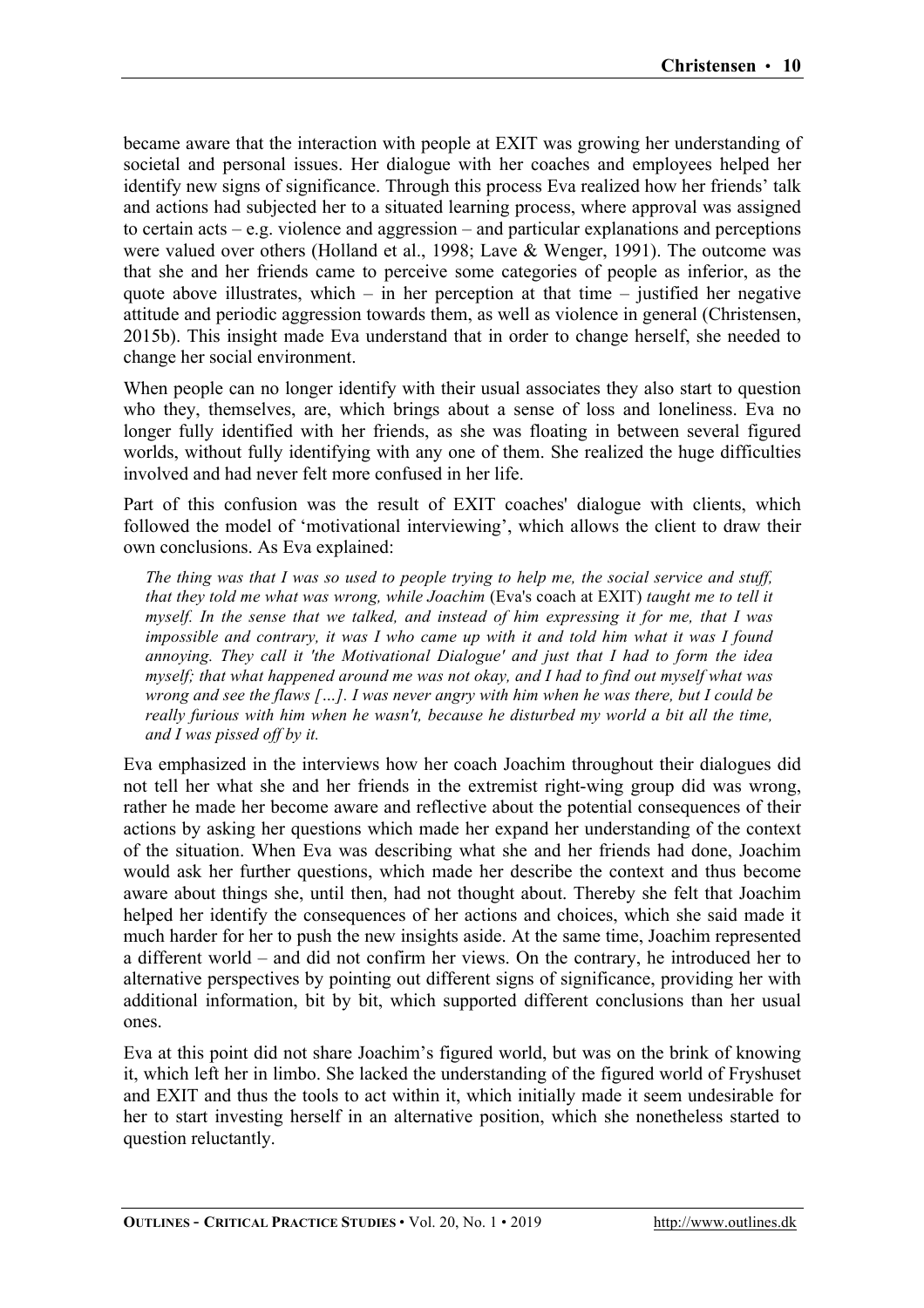This is a stressful situation, since individuals who are in a different figured world with which they do not identify, are pushed to question previously unquestioned, collectively approved truths that they have so far taken for granted. Eva was, as she said when thinking back, *"pissed off with Joachim because he disturbed me, by questioning my perception and by making me add nuances to it*, *exposing the flaws"*, which in turn kindled her desire to leave the extremist right.

Eva continued by emphasizing how demanding it was to be in a liminal phase (Turner, 1999/1968), in which her previous perception of herself and others had dissolved, but a new perception and identity had not yet been established:

*It has probably been the most chaotic part of my life, really, also because it was up and down. I couldn't ignore the fact that I could come from Joachim, where I had formulated a thing about, let's say, hypocrisy, and even have explained to him the damned hypocrisy of it all. And then I came home, and I would almost be desperate to remove it from my head, and occasionally I succeeded. Because it is a huge step to take [...] even in brief snatches.*

In the beginning, Eva managed to ignore some of the insights she had gained from her discussions with Joachim. She felt she was in a state of chaos as there was no longer an obvious frame of interpretation that determined who she was and ought to be. She experienced a very different feeling, of pure chaos and was in search of a new way to figure herself. As the extremist right is linked to a one-dimensional world view, a lot of nuances disappear, which might be one of the reasons why Eva and others felt it was obvious what kind of actors they were, and indeed were expected to be when they were active. But when Eva was in the company of Joachim, she was between two different figured worlds, with many more nuances and alternative interpretations. Her uncertainty as to which perspective to interpret from, or indeed evaluate herself and others from, also made it hard to determine how to act to obtain approval in the alternative figured world.

Eva spent time with both the staff at EXIT and her friends, so she felt that she accommodated both. As time passed she felt that EXIT had invested so much in her that she could not let them down, which was a sign that she had started the process of identifying with their world and had come to care about their perception of her. Eva's feelings reveal that she had started developing a sense of what counted in the coaches' world, which are signs of loyalty to and identification with the coach, EXIT, Fryshuset and their associated values. Both loyalty and identification with particular agents in figured worlds is what is required for people to reinforce their engagement with it.

Eva also experienced a different kind of emotional relationship with Joachim as she realized that she could talk to him about her difficult situation at home. She experienced that, even when she was sad, she did not have to *"keep a straight face, since everybody has problems and feels bad, but at EXIT, I did not need to keep up the façade".* Eva's meetings with Joachim, EXIT and Fryshuset introduced her to an alternative realm of interpretation based on different norms, values and meaning. Since Eva was in a different world than the one she had been used to, she also had a standard for comparison. This made her question further what she had so far taken for granted. A new standard also made Eva – and anybody else on the brink of leaving the figured world of the extremist right – become a neophyte within the new figured world where she was not yet an active participant. She still needed to develop the sensitivities and sensibilities, which over time become dispositions, to obtain a position in that world – elements that finally shape an alternative identity (Holland, 2010, p. 271).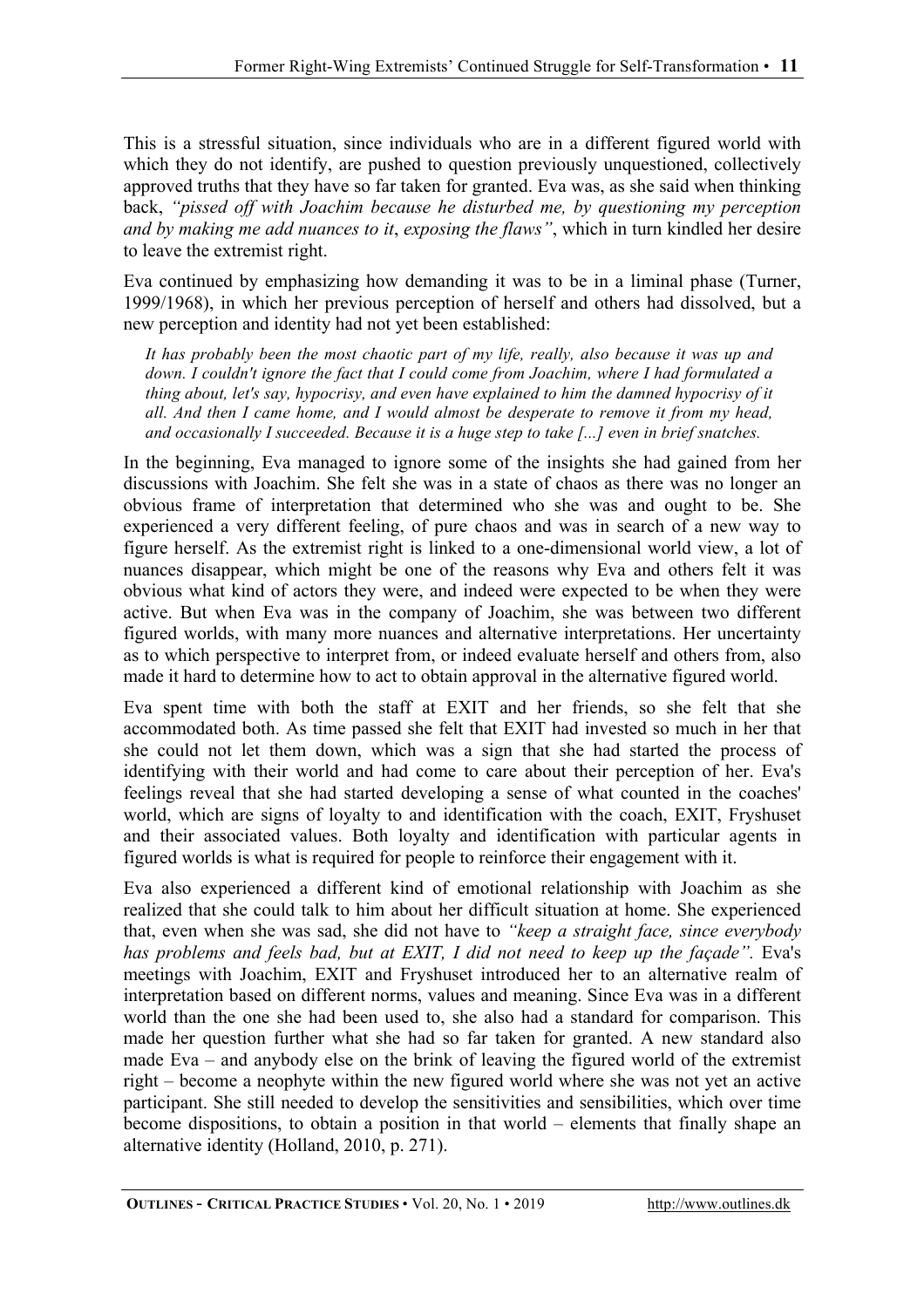## **Who am I? To Develop an Alternative Identity is a Demanding Process**

Participants in groups on the extreme right have developed a particular dress code, posture, habits and dispositions by their immersion in their groups and activities. The individuals' actions seem also to be performed based on the desire to reinforce their identity as right-wing extremist and their position in relation to others. Identities are claims to social categories and relationships with others (Holland et al., 1998, p. 127-128; Holland, 2010). The position of a right-wing extremist is also a claim to power, as being part of a group recognized as violent in mainstream society influences how people react to it and its members.

For many of the informants<sup>3</sup> the development of their identity as a neo-Nazi happened without their being aware of it. Yet, their desire to leave the extremist environment was based on a reflective desire to re-transform themselves. Joachim describes the complete loss of identity many of his former clients had experienced during the process by quoting one of them:

*When I left it, this closed environment that had affected me incredibly intensely during all these years, I wondered who I was. What music do I like? Because I've been groomed that White Power music is the best, but what do I really like? Have I ever listened carefully to jazz or hip-hop? Have I listened to it? No, and then to try somehow get back to it. Which style do I like? Which clothes? I have always been wearing black military clothing, but what do I really like? What films do I like? All this, literature, everything associated with my identity. WHO AM I? […] When you leave the environment, who am I really? And who am I in relation to others when it is not about intimidation and fear, who am I, and how should I behave?*

The extremist right is, like the quote illustrated, evoked by symbolic and material signs of significance, and people engaged in the environment learn to perceive certain objects and actors as being superior to others through a situated learning process. The former rightwingers in this study had also come to personalize the extreme right wing through their way of dressing, the music they listened to and the political agenda they came to identify with and be identified by, through these symbolic signs of belonging.

To distance themselves, symbols such as tattoos, flags, stickers and clothes are among the first things an individual lets go of in the transformative process. These indicators are a result of what Holland et al. (1998) term a *lived identity,* encompassing one's interests and feelings and one's active self-expression of those interests and points of view. Yet of greater importance are the dispositions accompanying a lived identity, as it encompasses a sense of what sort of actor one is or  $-$  as Bourdieu (1977) stated  $-$  to learn a feel for the game (cf. Holland et al., 1998, p. 142-143), i.e. an unarticulated 'gut' sense of one's standing in social interactions. When individuals start reflecting about themselves and their lives they realize that, without leaving the extreme right behind, it is impossible to

<sup>&</sup>lt;sup>3</sup> In anthropology and the present article, an informant is understood as the 'native' person, who is an indispensable source of information because he/she belongs to the group being researched and is thus regarded as a representative of the group, its views and social practices. Yet, this approach commits to a clear understanding of how the knowledge produced is the outcome of conversation between the anthropologist and the person interviewed, and the individual nuances involved when interviewing a person. This is why anthropologists often interview several people and do field observation (Hylland-Eriksen, 1998). I do not perceive my 'informants' as, e.g., 'co-researchers'.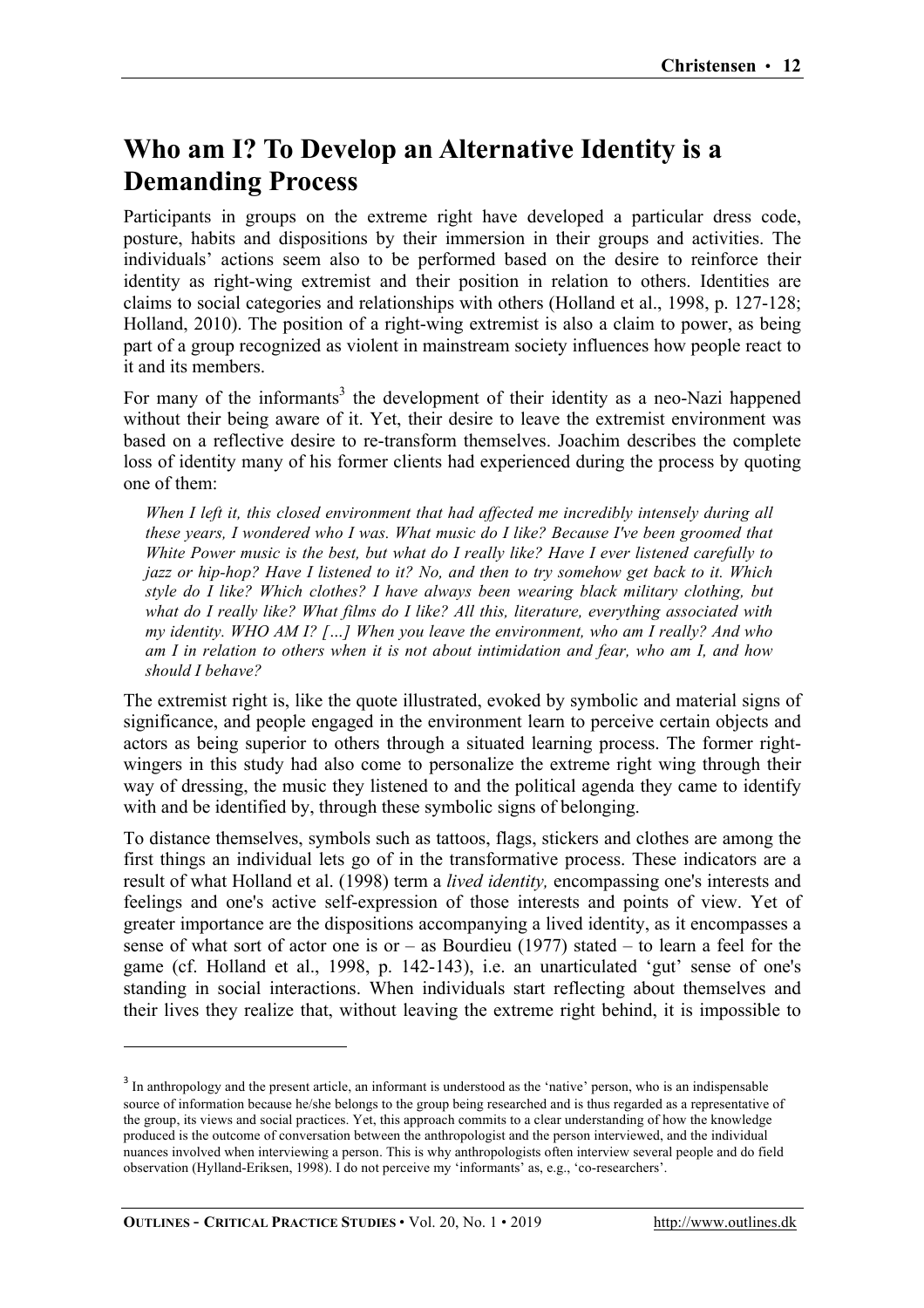change oneself. As Eva pointed out above, there is not much left to act upon, resulting in a loss of direction and meaning, and feelings of emptiness.

Several of EXIT's former clients underwent a radical transformation of their perception of themselves, their worldview and their position in society. Yet, who they are today is still a result of their improvisation on the sediments of past experiences, in other figured worlds with a different horizon of meaning. Many of the informants of this study continued to listen to the same sort of music, for example, but with different lyrics than those of the White Power movement. Others continued to work out and lift weights, but now in order to keep some discipline in their daily lives, whereas before they did it to develop a hypermasculine look and strength to protect themselves and gain status. Some also kept a similar dressing style as they had before, but stripped of any references to the extreme right, and now accompany the style with an awareness of the importance of politeness and friendliness towards those around them.

The extreme right-wing offers participants a one-sided world with a political agenda that defines the world and their direction within this world. As informants explained, this struggle for a political goal had an impact on their actions, and gave them a higher meaning in their lives. Leaving the extremist scene meant the loss of a clear goal, and of a social and economic position. It also required many more competences to become part of a society consisting of many different figured worlds. The world will never again be experienced as homogeneous, so they needed to develop more skills to successfully perform the many different everyday activities linked to the multiple figured worlds of mainstream society.

#### **How to React when I Cannot Act as I am Inclined To**

EXIT makes their clients participate in diverse activities in order to help them develop rudimentary sensitivities towards the unspoken norms of social life, to be able to renegotiate their position and to (re)integrate into mainstream society. One of the outcomes of the coaches' interaction and activities with clients is that these come to constitute a sort of *mediating device* in a Vygotskian sense **–** a tool for reflection constructed by assigning meaning to an object or behavior as it develops within a locus of social activity (Holland et al., 1998). Coaches introduce clients to 'ways of acting' by, for example, visiting museums together, cafés, cinemas and the like so that clients can use the coach's example as a mediating device for further improvisation in the future (Christensen, 2015b).

The individual who is developing an alternative identity struggles, especially in the beginning, with the establishment of a basic sense of who they are, as well as insecurity about how they are supposed to (re)act in a given situation. Individuals' actions are informed by 'history in person', which is the sediment from past experiences upon which one improvises using the cultural resources available; in response to the subject positions afforded in the present (Holland et al., 1998, p. 18). It often entails conflicting emotions and leaves the individual in a confused state as to how to react. As Eva explains:

*I think the thing was that, when I came out [of the extremist right-wing], I was an adult, and this thing about grey areas, compromises – for example, to try to see both sides of the coin – took so MUCH damned time [to get to that point]. And it might be what made it so turmoilish with me in the beginning when I left, especially in my personal life, to try to find* 

**OUTLINES** - **CRITICAL PRACTICE STUDIES** • Vol. 20, No. 1 • 2019 http://www.outlines.dk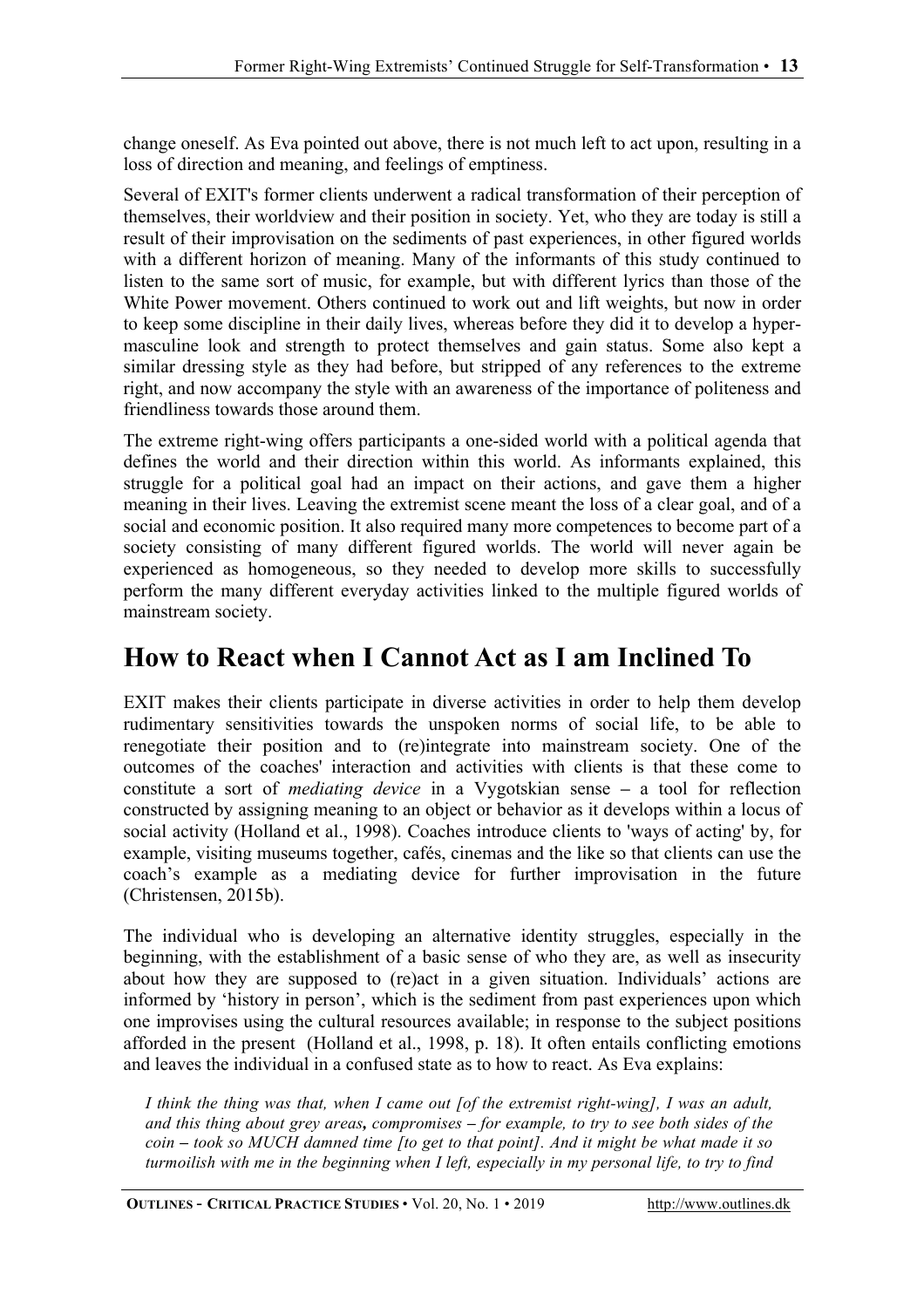*out about all these things; that I knew, who I was, but I did not know, who I should be and how to learn it, and I can still feel confused; WHAT DO I DO NOW? Well, it has to do with having an instinct, but you also know somewhere that the instincts I have about how to behave is not like you ought to behave if you consider how society perceives it. Because I often feel like... I am in such a way that if I get mad, I can get really mad, and I realize that now I am very angry about a tiny little thing, and I need to back off. But I am still beside myself with rage over things, for example I will be furious at someone, and then I must just try to back off and say; 'I'm very sorry, I know I overreacted'. But the fact is that it is not all natural, and it may well be that it will never be in such a way that it becomes natural to think twice and see.*

Identity formation entails a form of self-organization, and in the beginning Eva is dependent on social support from her coach Joachim to be able to perform in different situations. Yet, as she recounts, it can still be frustrating for her today – ten years later – to be unable to follow her inclinations, and she still becomes confused about how she is supposed to react. This quote could be interpreted as a sign of Eva acting as if she has changed, as she admits that it does not feel natural to back off when she gets angry. Yet today, she feels it is appropriate to excuse herself for her anger because she has become aware of it and feels it is not fair towards others. This is the outcome both of her perception of the extremist right as being hypocritical, which originally reinforced her motivation to change, and her dialogue and interaction with Joachim who helped her to understand this. Meanwhile, it is as much a result of her genuine desire to uphold her new social position in the different figured worlds she is part of now.

Eva has since changed her life course and political convictions dramatically; she has started an education and has a job. To gain a position in different figured worlds she has invested herself, because people's perception of her matter and have come to impact on her acts. For example, she has to control herself to keep her position, as one of the constraints in the new world is that she cannot 'win' an argument through aggression. In the figured world of education for example, she would be sanctioned and expelled if she used violence, as these strategies are not an accepted part of that world. Eva is still struggling with her temper, which can make her furious to the extent that she fears she might relapse into her old behavior. She finds her old ways of acting unacceptable now – and her old strategies will inevitably lead to her losing face, since she will be judged within the new figured worlds in which she is now positioned. Using violence would single her out and position her as a complete 'loser'.

Eva's example shows how figured worlds require people to develop strategies to gain a positon in them. A coach at EXIT, Gunnar, who had been a member of both a right-wing extremist terror organization and then a gang for many years, explained:

*Through the support of Passus [EXIT's sister organization for former gang members (cf. Christensen 2015a)] I have learned to handle the authorities in a wholly different way and to have a different kind of relationship with them. I think that the way I reasoned before, I had like a violence capital or threats or other tools that were indecent, and which I got a kind of confirmation or sense of power out of using. They do not really fit if you are to be a responsible parent. It had to change, and I realized that I have a lot of things [in the sense that he has to deal with a lot of things about his behaviour, perceptions, etc.] and it's going to take a long time. And it was also very frustrating to realize how much I had harmed my*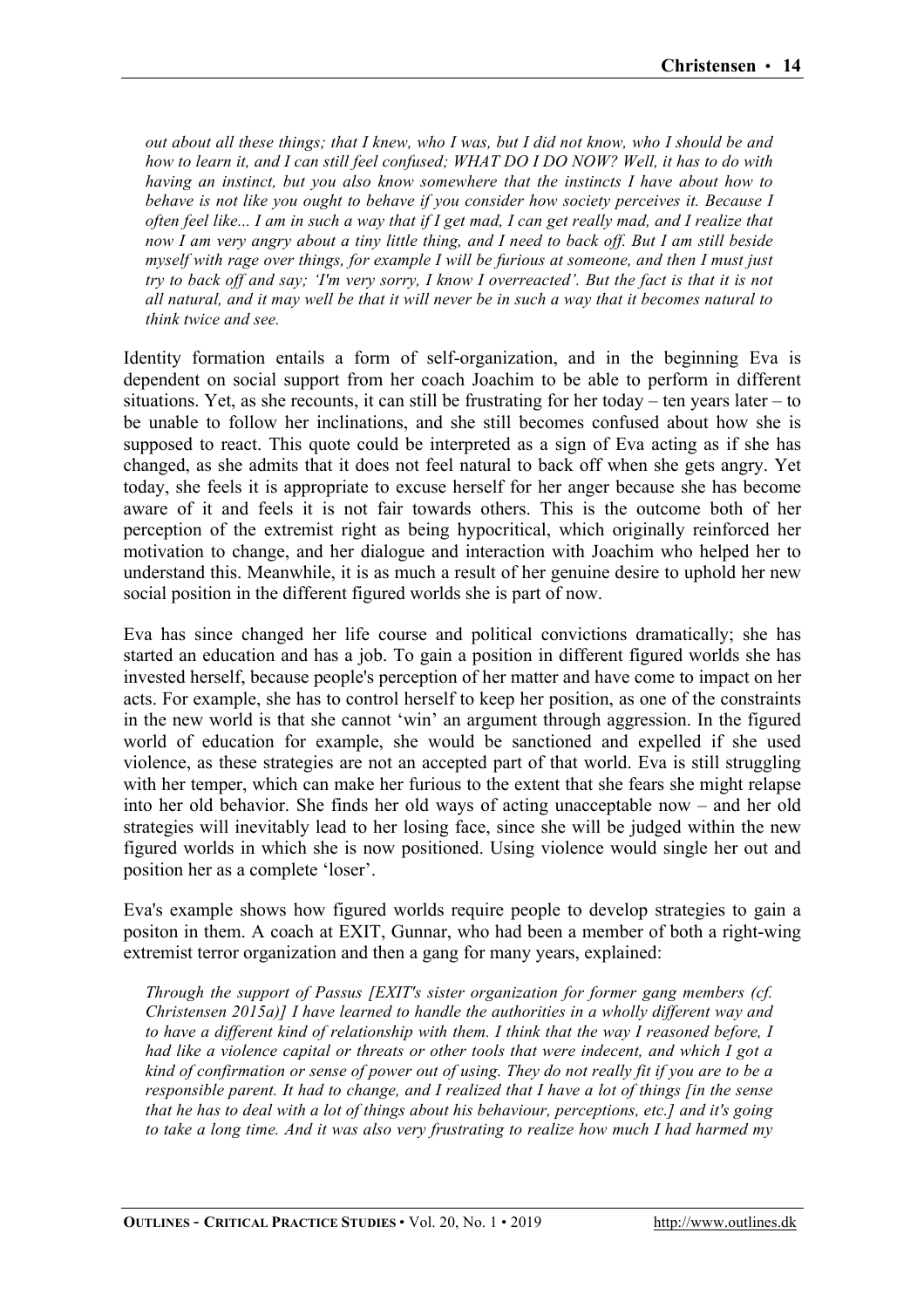*children's lives, and I have struggled to face up to the fact that one thing is that I had chosen the wrong things in life, but also to have to realize that I have harmed my children.* 

Through his work as a coach and by his positioning of himself as a responsible father, Gunnar no longer perceived his former methods as legitimate with reference to the figured world of family life, EXIT and Passus. He is – like Eva – in an ongoing process of repositioning himself and developing sensitivities and sensibilities within new worlds. Yet some parts of his previous life as a high-ranking gang or extremist group member can be impossible to let go of, as the individual possesses knowledge that they have agreed to keep secret from anybody outside these groups. To keep such promises may be a question of life and death as it can be a condition of a gang's acceptance of the individual's disengagement. But it can also make it impossible for the individual to fully discuss their participation, and may hinder the processing of traumas, which for many is necessary to develop a different identity. It also requires the individual to remain vigilant about what he/she says about their previous life, which allows the previous gang or extremist group to retain a degree of control over them.

Other consequences of no longer being part of an extremist group are the loss of the struggle for a higher goal, the loss of the preoccupation about enemies and the everyday kick of adrenaline involved in such a lifestyle, that makes everyday life seem boring and meaningless in comparison, even years later. As Eva explains:

*Some days I am so happy just getting home from work or school and 'oh, the couch' and then just lie there, and other days I just whiz around the flat and THIS cannot be the meaning of my life! It should not be like this! It's so damned boring and pointless! And it varies somewhat. If I had a day where I have been quite frustrated or angry, I would be very restless. Some days you come home and are just happily tired due to what you've done that day. I have been good, and other days, no. [...] So some days I know for myself that I am very restless and think the world is annoying, then I have to keep myself from going out in the evening to a bar or something. Then I stay at home instead, because then I have a tendency to relapse into the old behaviour, which is not necessarily so pleasant [she says ironically]. You also learn over time to identify it and to stay away. But everyone has days when you think that life sucks and you just lean back and think 'no'. But I think for some, especially when you have a bit of aggression and there are such days [...] it is required that you resist the desire to let go of the frustration and then get out and run in the woods or something, just to get rid of it. In my world or in my experience, if I'm not doing anything to get rid of it, then it just grows, it just gets worse and worse every day until you just explode.*

Even though on some days, Eva was searching for meaning in her new life, she has still invested so much in it that she actively resists any temptation to relapse into her old behavior. This is despite the fact that none of her current investments in her new figured worlds seem as 'obvious' to her as did her identification with the extreme right. This might be due to the emotional side of being a right-wing extremist, which offered very intense adrenaline highs through e.g. participation in demonstrations or 'warming up' before them by listening to hardcore White Power music. For one of the coaches at EXIT, the emotions generated by the music had been so strong that he still got sweaty palms listening to it 15 years after he had left the extremist right.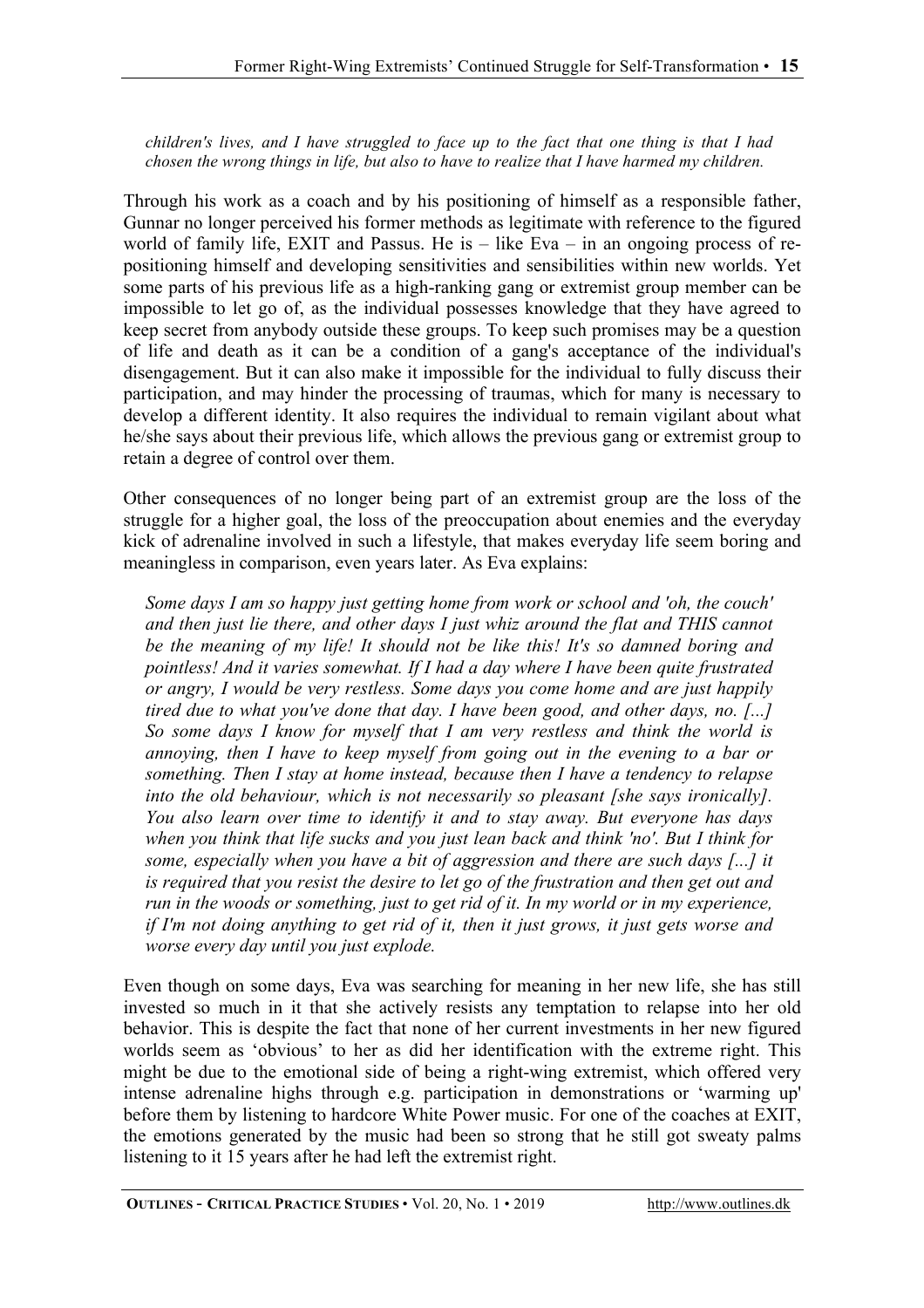Eva has developed insight into her own reaction pattern which makes her capable of identifying her feelings – aggression, restlessness, loss of meaning – and refraining from going out when she feels restless or annoyed and thereby avoid relapsing into her old behavior of drinking and being aggressive and violent. She knows that she has to manage her level of aggression for it not to take control over her. This is despite the extremist right, in Eva's case, having no power over her to tempt her in any way into giving up her present life.

Eva's and Gunnar's examples illustrate how they have developed sensitivities and sensibilities in alternative figured worlds than the extremist right, which is an outcome of their reflective struggle to invest themselves in different worlds, with the support of others.

#### **Historical Nazi References Stigmatize the Individuals and Hinder their Reintegration into Mainstream Society**

Holland and Lave (2001) refer to how identity and 'history in person' combine the intimate subjective world with the collective space of cultural forms and social relations, catching subjects in the tension between histories that have settled in them and the present. Yet, people are constrained in their identity formation, because a person's identity depends upon social support to come into existence.

Constraints are related to two different, but interconnected orders; the *time/space of local practices* and the time/space of *socio-historic productions*, which are linked to figured worlds and flow into one another in complex ways. Socio-historic productions are sociohistorically produced, collectively recognized discourses, practices, policies /and artefacts that constitute history in the present and which shape local practices. The socio-historic productions, which individuals make part of their personal knowledge, transcend local networks and contexts (Holland, 2010, p. 273 – 276).

People are constrained in their identity formation because it depends upon social support to become real. Identity connects the intimate with the public, and our ability to gain a position linked to a potential identity largely depends on other's confirmation of our claim. Therefore, we cannot decide how we are categorised, but depend on others' perception of us to confirm our identity and allow us to take up a new position relative to others. Positional identities are linked to power, status, privilege and a wider moral universe as people draw upon cultural resources of socio-historic time in their identification and positioning of newcomers (Holland et al., 1998). The constraints that individuals report in this study are therefore significant, as Bjørgo and Hogan (2009) point out. Individuals with a past in racist and neo-Nazi groups are generally stigmatized by mainstream society and run a real risk of being rejected or stigmatized by their past in social and professional contexts. This is supported by my own research, as it remained an ongoing problem for my informants to handle their past in relation to new social relationships in both their private and professional lives (Christensen, 2015b).

Public perception of neo-Nazis in present day society references the totalitarian state of Nazi Germany and its crimes against humanity during World War II. This socio-historical link makes present-day members as well as former members of groups identified as neo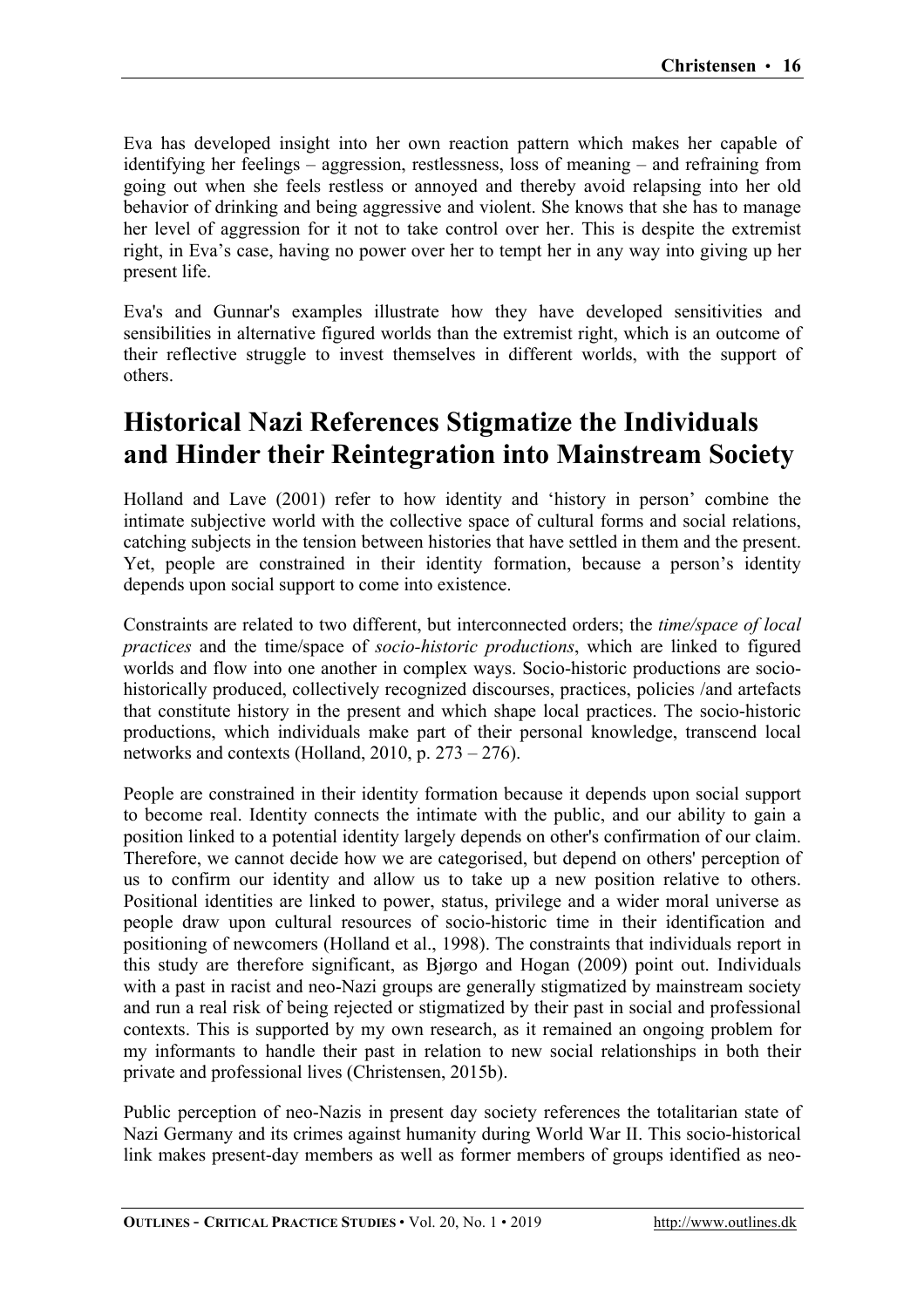Nazis some of the most reviled individuals in Western Europe, positioning them as deviants. The already very challenging process of altering their identity and position is therefore further complicated by society's vilification of what you have been, as Eva explains:

*Many times leaving does not necessarily mean that you will be accepted by society. You have to prove yourselves, and I think that not all have the strength to do it, and it's not at all sure that, even if you are trying to prove yourself, you are accepted. They always say that 'once an addict* – *always an addict' and 'once a Nazi* – *always a Nazi', and it is often seen that way, which is also one of the reasons why you do not always like to talk to people about what you have been. As they nearly always question whether you are still like that. So I have full sympathy for all the people who do not come from there [mainstream society], because I have been wildly frightened and I most of all, I have just been lucky, and had I not, I would not have had a normal life. It's still a struggle to live a Svensson life*.

An everyday understanding of identity, which is popularly understood to be the product of character or a core self, does not easily accommodate a complete transformation of self. An individual who undergoes a dramatic transformation is therefore hard to categorize and accept, which makes the claim to a new identity difficult to confirm. This can, as Eva points out, prevent some from even trying to leave a deviant group because they doubt they have the strength to overcome the odds. The expression that Eva refers to, 'once a Nazi – always a Nazi' is a caricature adopted by the extremist left and punk movement in the 1970s and 80s, but nonetheless conveys how people understand those adopting a Nazi identity. Terrorists and political activists are seen as marginalized people who seek out groups that confirm their ideological conviction, rather than people whose identity can develop from their participation in figured worlds (Christensen, 2015a). My research into a radical left-wing movement, as well as Bjørgo's work, confirm that individuals often develop an ideological conviction after becoming involved in a group for other reasons (Bjørgo 2009; Christensen, 2009, 2014, 2015b; Christensen & Lerche Mørck, 2017).

The everyday perceptions of identity as stable, and the stigmatization of those who have been associated with neo-Nazism, have an ongoing impact on former participants' lives. Several informants describe feeling constrained in terms of the opinions that they are entitled to express without running the risk of being judged in the light of their past. Gunnar and others with a past in extremist right-wing groups always fear being categorized along the lines of hyper-generalized 'cultural identities'. In everyday life we tend to categorize people along the lines of ethnicity, gender, race, nationality and sexual orientation (Holland et al. 1998, p. 7), but also as criminals, terrorists or right-wing extremists. These sorts of categories are broad, making stereotyping and branding an easy outcome.

Gunnar gives an example: his beliefs about the Israeli occupation of the Gaza strip, which he sees as a huge open-air prison controlled by the Israelis. A view, which in 2012 can hardly be perceived as controversial, as Gaza was then, and is still described as such by, for example, the Norwegian Refugee Council<sup>4</sup> as well as mainstream media channels<sup>5</sup>.

<sup>&</sup>lt;sup>4</sup> https://www.nrc.no/news/2018/april/gaza-the-worlds-largest-open-air-prison/ (28.05.2018),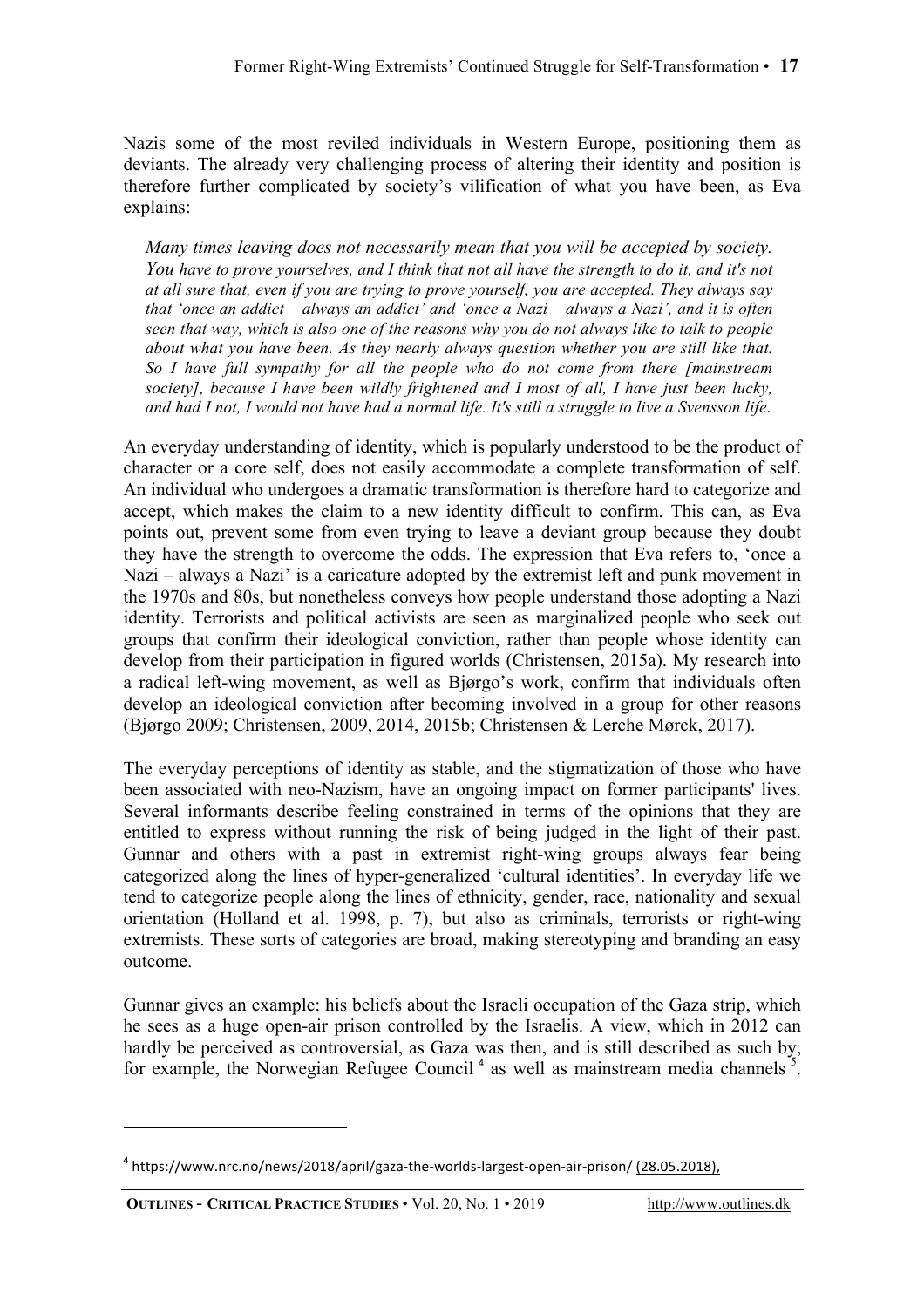Yet he would think twice about expressing it, because he fears his opposition to the political situation in the area might be interpreted along the line of him being a 'former neo-Nazi' and thus be understood as an expression of anti-Semitism and a 'Nazi view'. Gunnar points out that this constitutes something of a double standard when he is judged against a single standard that does not allow for multiple viewpoints:

*When I work with a client from EXIT, I have to ask the right questions because it is very easy to judge people. Part of our job is to promote a democratic view. But you also need to maintain that you are allowed to say what you think and believe – which you can't [said with reference to his experience as a former neo-Nazi]. Because you may well be misunderstood, and then you are put into a category where your views are inconvenient and which makes the ones who leave the National Socialist (NS) world understand that that's the way it is. First they leave, and they may have problems with their old mates, and secondly, if they continue to be improper in their views, if I don't express myself in the right way, then I get problems with society, and you always have a stamp on you; they will always have a stamp.* 

Gunnar continues: *I do not have the same freedom any more, I have to be careful what I say, now you know, I am the type who does not give a fucking damn whether people will judge me, that's their right. Therefore … the idea is ... if you have defected, you've got a job, you have become a father and you do not think actively about it, that is, you're not active in your thoughts, because it is a slow process which is ongoing [the process of change], you do not have the time to be active, you have to change nappies, you need to work, work out what the hell do I know. You are not a potential danger to society anymore.* Tina: *But I guess that you have the right to think whatever you want to think, as long as you do not act upon it?*.

My comment upholds the right to freedom of speech and the importance of separating actions from words, particularly when extreme statements are not synonymous with a willingness to act (Bjørgo & Horgan, 2009; Horgan 2009a).

Gunnar: *Yes, exactly. But I see it like this, what are human beings? They indoctrinate people and say that there is a standard. If you have a standard for how people should be, then there is a system that has given this standard, and what is the difference between that system and neo-Nazi thinking? For me it's the same, I will be a free man and able to express myself and be free, and I think that's what most people want, and they are damned tired of damned standards designed to measure what they say, how to behave, who they talk to.*

Gunnar's statement can be interpreted in several ways. It can be understood as an expression of him being disengaged without being de-radicalised, as he is asking what makes one belief system better than any other? Implying that what we say we believe is simply a matter of who holds the power. His statement can indicate that, to him, 'a system is a system', it being a democratic one or a National socialist regime, they are both the same as they build on an ideology, which is upheld by people in power. His statement can also be understood as an example of how he will not be able to avoid being categorised as deviant because of his past position as a neo-Nazi, at least for many years to come,

<u> 2002 - Andrea San Andrea San Andrea San Andrea San Andrea San Andrea San Andrea San Andrea San Andrea San An</u>

<sup>&</sup>lt;sup>5</sup> https://www.independent.co.uk/news/world/middle-east/tales-from-gaza-what-is-life-really-like-in-theworlds-largest-outdoor-prison-8567611.html (12.04.2013)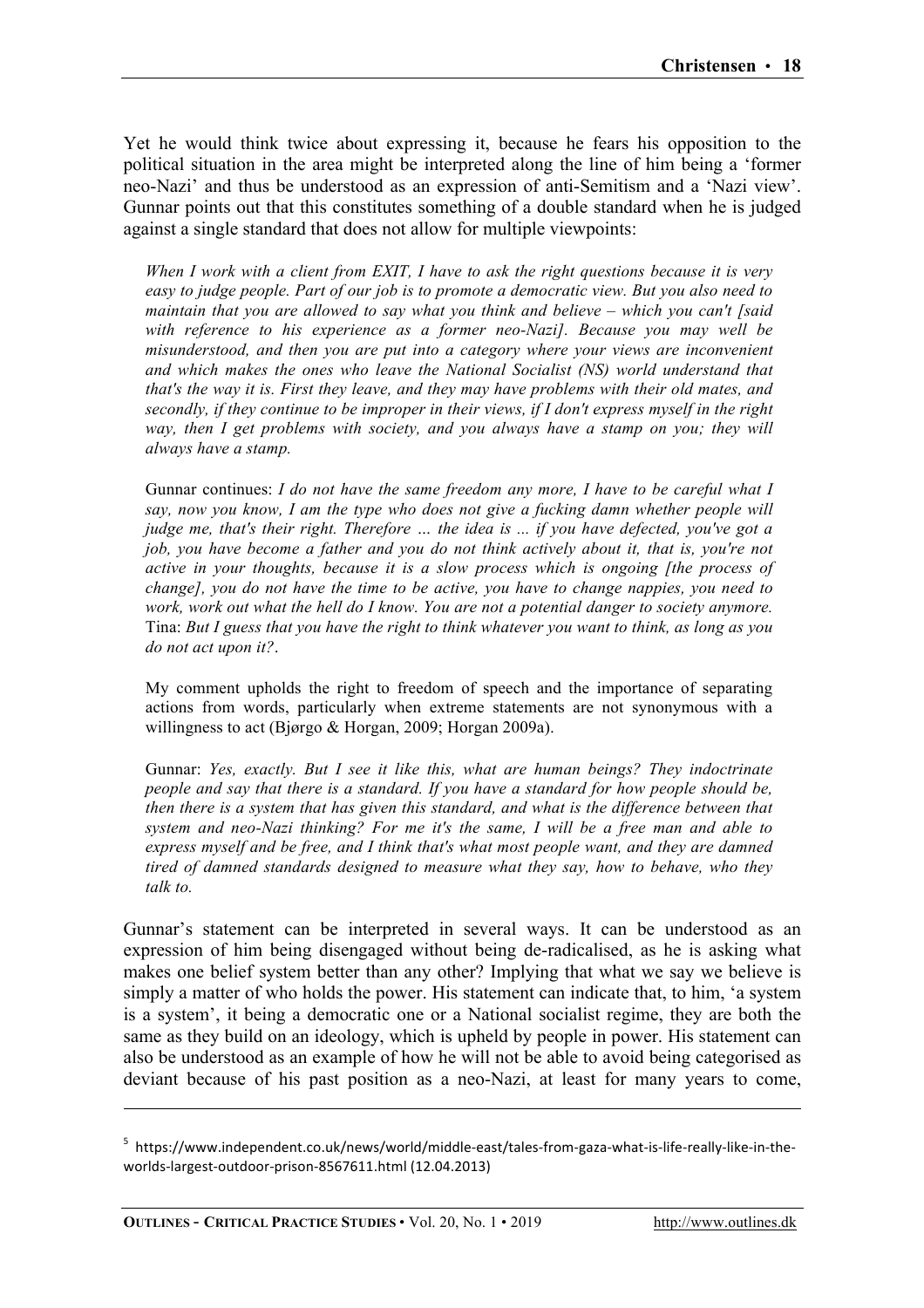because of the recent historical association with Nazism, which makes it hard for him to express, e.g., his criticism of Israeli politics.

Gunnar's example can also be an example of how the individual's self-understanding is not necessarily reflected in other people's affordance of positions to newcomers because of strong negative sentiments towards neo-Nazis, with no distinction between active and former right wing extremists. Yet, becoming a neo-Nazi in present day Scandinavia is rarely a straightforward result of adopting Nazi ideology (Koonz, 2005; Baumann, 2001; Arendt, 2006). Rather engagement in right-wing extremist groups seems to be as much the result of the individual's participation in extremist groups that may have started benignly with identification with friends already involved in the extremist right, with a poor understanding of political processes, with a fascination with Nazi artefacts and/or social interaction, etc. (Bjørgo, 1997; Arnstberg & Hållén, 2000; Fangen, 2001; Christensen & Mørck, 2017). This being said, participation entails the adoption of the ideology (Christensen, 2009; Bjørgo 1997), and reasons for participation also seem to differ according to local context.

### **The Problem of** *Becoming* **in a Society Perceiving Identity as Unambiguous**

Several of my informants' 'history in person' was reflected in their dispositions in the present, as they had been involved in the extremist right from between 4 to 10 years. A common problem among people who have left gangs and/or extremist groups, and who might have spent year(s) in prison, is that they have a deviant life course compared with the majority of the population. This also poses a challenge when they have to introduce themselves: when and what to  $-$  if at all  $-$  tell about the years they have been involved in the extreme right? How to handle their deviant frame of reference in relation to others? As Jeff – a coach at EXIT – pointed out:

*We had some days here in Fryshuset where we were going to learn about other projects […]*. *During these days I had to cooperate with two girls who come from 'United Sisters' and they were discussing quilted jackets […] and I was approaching them, and I said, 'Hey, what are you talking about?' 'We are talking about quilted jackets', and I was kind of 'Can I sit down?', 'Sure'* – *and I sat down and I kind of thought about 'what is the first thing that comes to mind with quilted jackets?' They were discussing color, fit, how to get them, how much they cost and stuff like that. The first thing that came to my mind was that it is really hard to punch through a quilted jacket with a baton, you have to have like a steel pipe or something to get through to be able to hurt someone. When it is winter, you have to have a much more solid object to punch through, you have to have one of these expandable batons, it is kind of useless, it doesn't do much damage. That was the first thing that came to my mind, and I said, 'Well, you really have to have a solid baton to get through a quilted jacket.' They looked at me really strangely and said: 'Hey, you are from EXIT, right?' 'Yeah, I am from EXIT,' and they said: 'Is that your reference to a quilted jacket?', and I said: 'Yeah, that is my reference to a quilted jacket.'*

Sediments from your past history might be a problem to express in the present as they position the individual in certain ways, requiring of others an openness in order to afford the other a position in his/her claim to an alternative identity – which these girls do by first asking Jeff if he comes from EXIT. By doing this, they confirm his position as coach and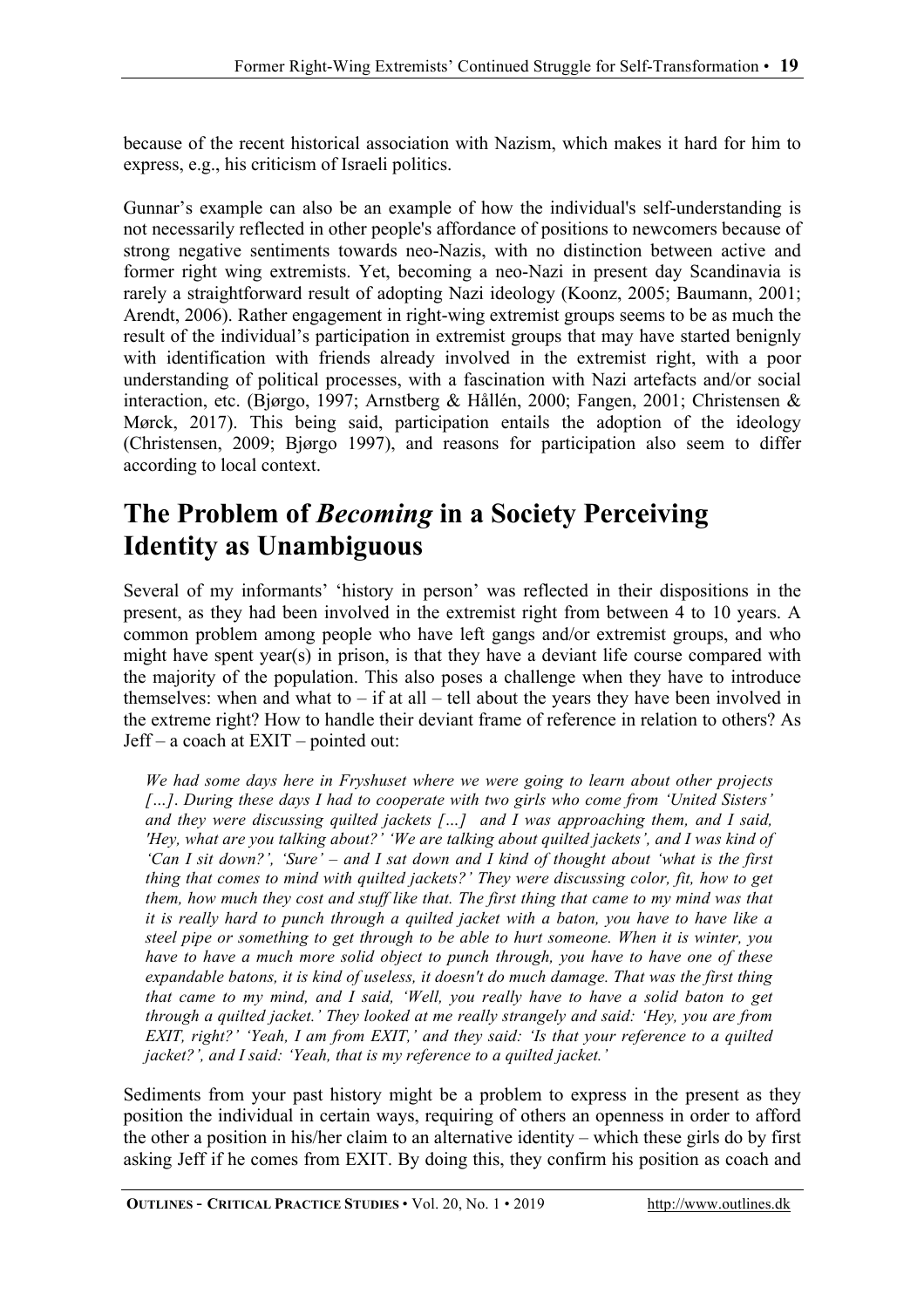part of Fryshuset, yet Jeff's references would be odd in most people's eyes and position him as a deviant. In this case Jeff's references are accepted by the girls who are able to confirm his position as coach and part of EXIT. This reference being the first thing that comes into his mind in relation to the jacket also surprises Jeff, as his first perception of the jacket is through the horizon of meaning relevant for a right-wing extremist in a fight. This action has not been part of his life for years, but nonetheless is part of his history and remains – in particular situations – in his frame of reference and interpretation.

Such everyday situations, where individuals who have entered a different figured world experience a lack of shared frames of reference in comparison to their new peers, can create feelings of loneliness, shame, guilt and the fear of expulsion. Former extremists are to some extent dependent on others' tolerance for their opportunity to gain a different social positon, so need to develop strategies to handle their past in interaction with others. It is an issue of great concern to informants, as it has a crucial impact on their future relationships, and there are no simple solutions.

Per, who is both a former member of the extremist left and punk scene and subsequently of the extremist right, gives an example of the extent to which a person can lose control over his past, as he recounts:

Per: *During that time [when he was a right-wing extremist] I had a complete uniform and was a skinhead and had boots and a bomber jacket, so I was completely in it and since... Well, I still think that it is tiresome to have it as part of my luggage, and always when you meet new people, then the feeling is there that: NOW… NOW it will be revealed, in a way.* Tina: *In what sense or how do you think?*

Per: *I do not know ... well, for example, now I'm out on a dating site and the thing is that, if you google my name, it's so unfortunate that there is something about me in a Socialist forum, and it says... it is l..i..k..e… t..h..a..t… [he says very hesitantly] that I was a Nazi and such, but it says that I was a Nazi leader and things like that. It's amazing, they just speculate about me. But nowadays it is very common for managers and others to google people. It's a bit annoying.*

Tina: *Did you ever try to contact them and ask if they can remove it?*

Per: *Yes, but the group no longer exists… it is just kind of there, but it is not an active thing [he laughs a little with no joy]. I do not know how long it will exist, and there is no legal way of getting it removed. I have investigated the possibility of getting it off, and it does not seem to work.*

Tina*: And have you got anybody asking you why you are there? From these dating sites, for example?*

Per*: No, it hasn't gone that far, but I'm worried that they might figure it out because, normally, you do these days. So, it is easy to explain why or it is not simple, but there is an explanation that I can live with, why it was as it was. But if this is one of the first things that people find out about me, it's not good.*

The context of Per's involvement with a neo-Nazi group, which does not appear on the internet, is his very difficult upbringing and him being a victim of mockery by a black girl and her brother in school.<sup>6</sup> Prior to his involvement with the extremist right, he was a

<sup>&</sup>lt;sup>6</sup> Being mocked and attacked by individuals of darker skin is one of the reasons identified for youths' involvement in racist-oriented – or right-wing extremist groups – in marginalized neighborhoods (Bjørgo, 1997; Christensen & Mørck, 2017).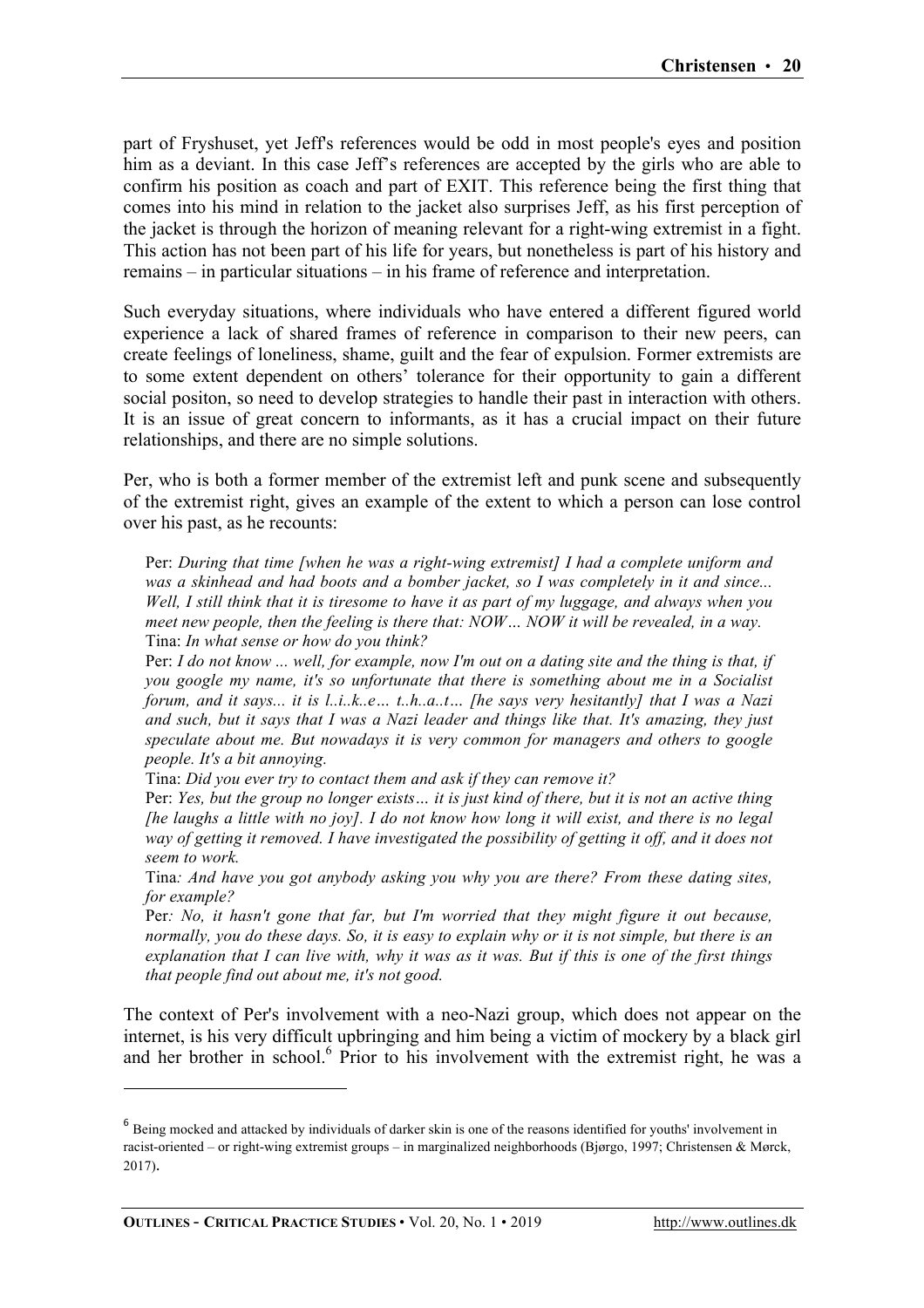dedicated member of the punk and extremist left-wing scene. By coincidence, the girl from school attacked him one day in the center of Stockholm and a skinhead from a neo-Nazi group, who later became his friend, defended him. The friendship got Per involved in the group for a little more than a year. But in the age of the internet, who would have the time or energy to investigate Per's story any further than a couple of clicks?

Another challenge for individuals transforming their identity is their loss of position and status in the extremist group and respect for their criminal competences that were part of it. When they leave they lose both status and the figured world, which rendered their criminal competences both prestigious and useful. Due to their criminal records and the interpretation of individuals with criminal and extremist records as deviants, employment is also a challenge. A job in this context is however important for reintegration and to support the individual's ongoing investment in new worlds after EXIT. However, as Gunnar says, it is:

*A catch 22 to be quite newly released from prison, and you have a fairly significant status among friends, and you have work experience, and you think that it will be OK. Yet, you get a cold shoulder everywhere, it is a catch 22. I'm a vehicle body technician, and there are a lots of jobs, but I have no job, so there are forces that affect it all, or at least in that city. We are quite a few here [employees at Fryshuset, EXIT and Passus] who have the same experience.*

Societies continuously discuss how to reintegrate people with a criminal record, an issue that touches upon guilt, punishment, revenge and the victims' perception of fairness. But in liberal societies the punishment of a criminal also entails their rehabilitation, as it is the only way for an individual to establish a pro-social life after serving time in prison (Marsden, 2017; Christensen & Bjørgo, 2018*)*. As Gunnar points out, where does one turn, professionally and privately, if society is unable to offer a real alternative to those with a criminal record? Without work the individual is left with a choice of surviving on welfare benefits or continuing with crime – non-desirable outcomes for both society and the individual. Leaving a gang or extremist group entails the loss of social prestige (in the group), and the giving up of criminality as a means of self-support on top of the already challenging process of changing one's lifestyle and identity. If the pathway of reintegration into society is too difficult, people in extremist groups and gangs may more easily end up not trying.

# **Conclusion**

A radical transformation of self-understanding and identity is possible. Yet, successful reintegration of an individual with extremist experience requires both personal strength and motivation. It is also crucial that others are able to afford the person a new position in society, as personal transformation grows out of participation in figured worlds. This also requires tolerance towards others and the understanding that identity is context-dependent as much as a reflection of an inner core, and that the inner core can change in connection with different life experiences. 'History in person' is the sediment from past experiences upon which the individual improvises with the cultural resources available and within the positions afforded in the present (Holland et al. 1998, p. 18). However, as has become evident, the individual needs to abstain from improvising on some sediments of past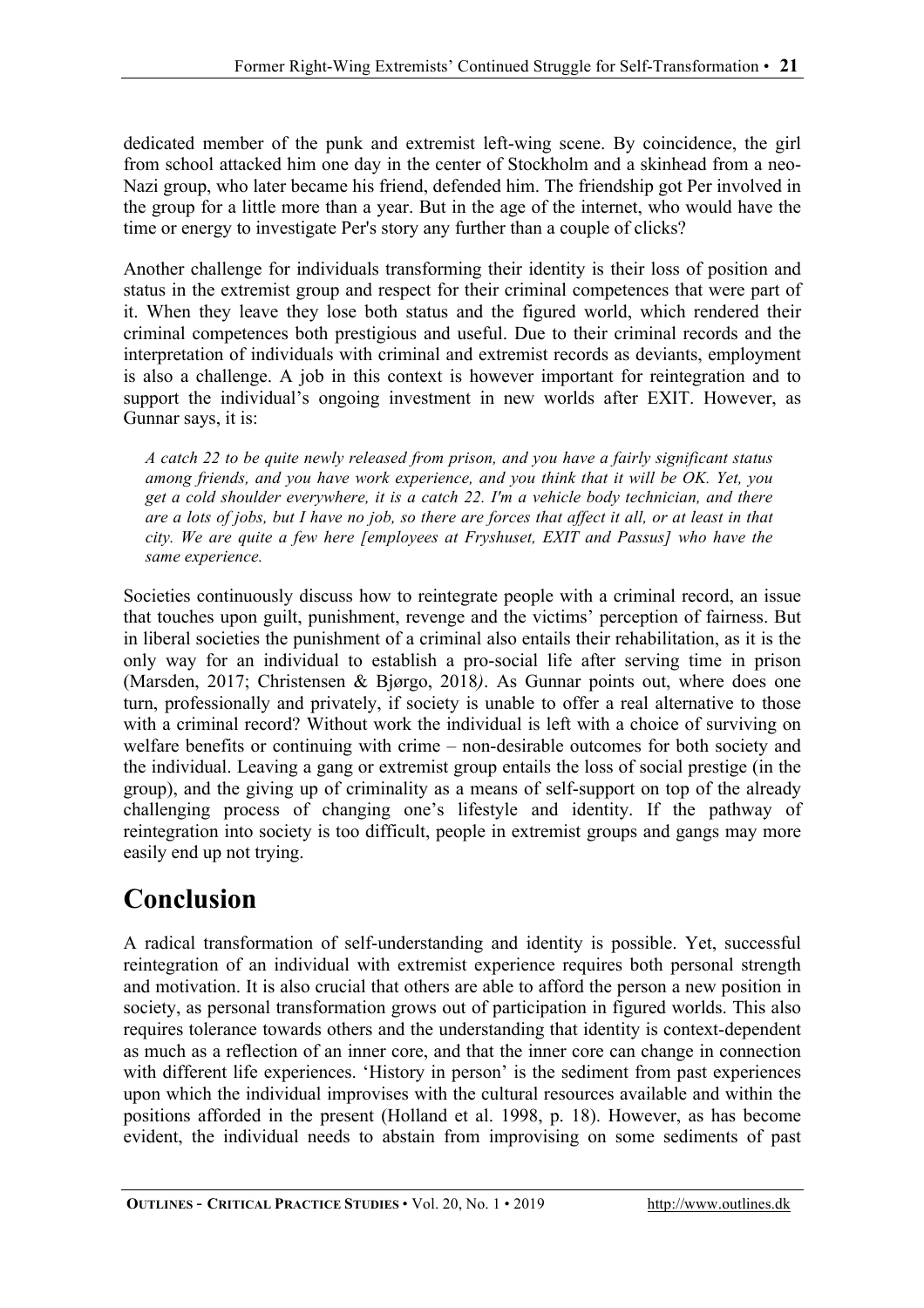experiences and needs to be aware of them in order to keep the identity and position they establish after a life in an extreme group.

It is a complicated process to leave an extremist group and develop a different identity. A successful change of lifestyle and self-understanding requires participation in different figured worlds to come to embody a new identity. A successful transformation depends upon a tolerant society that is able to support the possibility of rehabilitation and the repositioning of individuals with extremist and criminal backgrounds. This bears on society's view of the function of prison as either punishment or a means of rehabilitation, or both. Rehabilitation is of benefit to both the motivated individual and society, though not perhaps easy to accept by the victims of right-wing violence, which further complicates the matter and is beyond the purpose of the discourse presented in this article.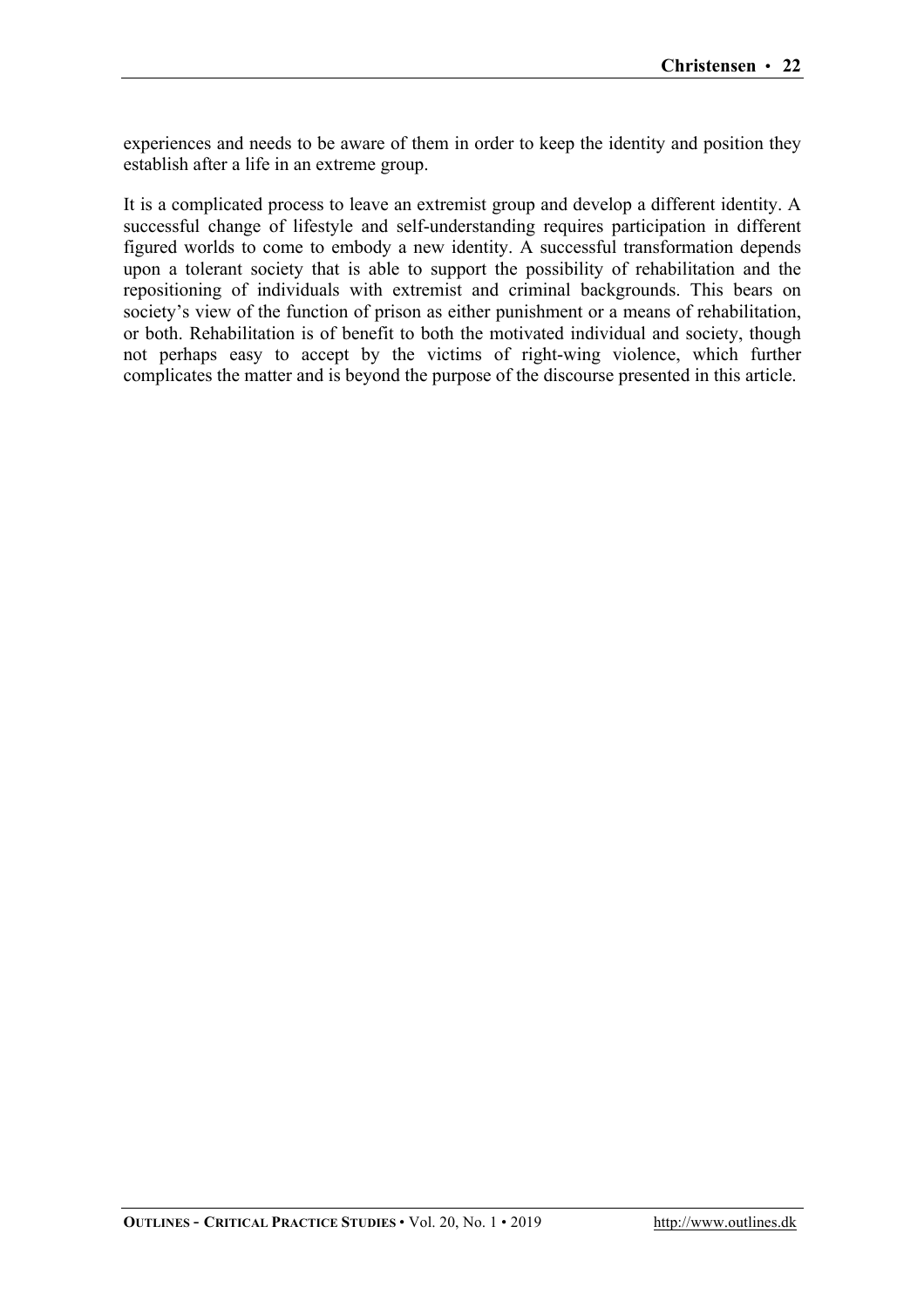#### **References**

- Arendt, H. (2006): *Eichmann in Jerusalem: A Report on the Banality of Evil.* New York: Penguin Books.
- Arnstberg, K. O., & Hållén, J. (2000). *Smaka Känga. Vägen tillbaka - Intervjuer med avhoppade Nynazister.* Stockholm: Fryshuset.
- Barelle, K. (2010, January 17). *Disengagement from violent Extremism*. Retrieved from http://artsonline.monash.edu.au/radicalisation/files/2013/03/conference-2010 disengagement-from-violent-extremism-kb.pdf
- Bauman, Z. (2001). *Modernitet og Holocaust*. København: Hans Reitzel Forlag.
- Bjørgo, T. (1997). *Racist and Rightwing Violence in Scandinavia, Patterns, Perpetrators, and Responses*. Oslo: Tano Aschehougs Fonteneserie.
- Bjørgo, T. (2009). Processes of disengagement from violent Groups of the extreme Right. In T. Bjørgo & J. Horgan (Eds.). *Leaving Terrorism Behind* (pp. 30-49)*.* New York: Routledge.
- Bjørgo, T., & Horgan, J. (2009). Introduction. In T. Bjørgo & J. Horgan (Eds.), *Leaving Terrorism Behind* (pp. 1-15)*.* New York: Routledge
- Bjørgo, T., Halhjem, O., & Knudstad, T. A. (2001). *EXIT – Ut av voldelige Ungdomsgrupper. Kunnskap, Erfaringer og Metoder i lokalt tverrfaglig og tverretatlig Arbeid.* Oslo: Organisasjonen Voksne for Barn. Retrieved from http://docplayer.me/116337-Exit-ut-avvoldelige-ungdomsgrupper-kunnskap-erfaringer-og-metoder-i-lokalt-tverrfaglig-ogtverretatlig-arbeid.html
- Bourdieu, P. (1977). *Outline of a theory of practice.* Stanford: Stanford University Press.
- Carlberg, A.(2008). *Generationsklyftan hotar Demokratin.* Stockholm: Hjalmarson & Högberg.
- Christensen, T. W. (2009). Forrest eller bakerst i Demo'en Aktivist i Ungdomshusbevegelsen. *Norsk Antropologisk Tidsskrift, 20*(4), 236–250.
- Christensen, T. W. (2014). Eine schwarz-weiße Weltanschauung durch Grautöne ergänzen: Wie ehemalige Rechtsextremisten durch Vorbilder und soziale Unterstützung zum Wandel ihrer Identität angeregt werden können. In P. Rieker (Ed.), *Hilfe zum Ausstieg? Ansätze und Erfahrungen professioneller Angebote zum Ausstieg aus rechtsextremen Szenen* (pp. 172- 204). Weinheim/Basel: Beltz Juventa.
- Christensen, T. W. (2015a). *A question of participation: Disengagement form the extremist right. A case study from Sweden.* Roskilde: Roskilde Universitet.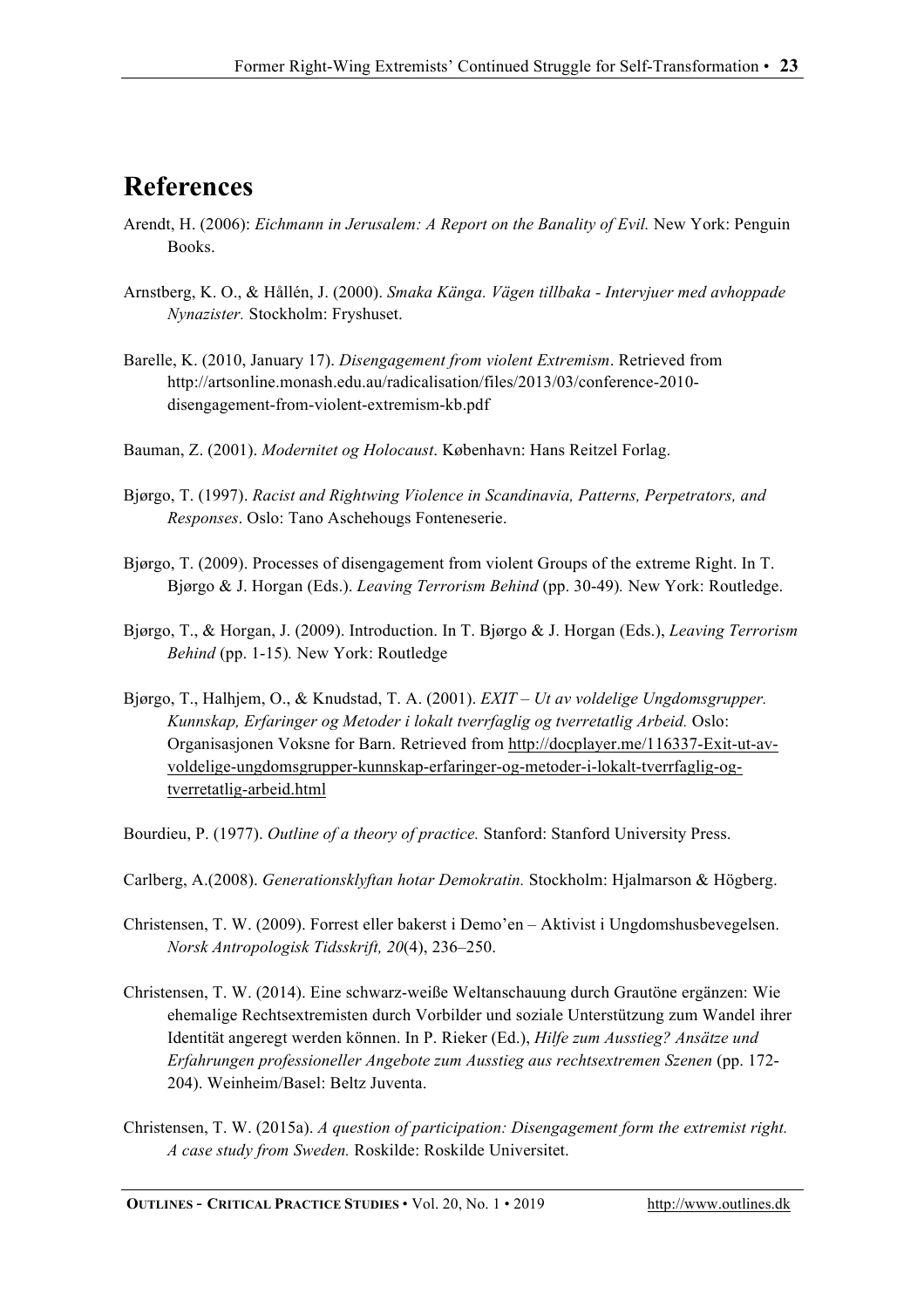- Christensen, T. W. (2015b). The challenge of researching Neo-Nazis struggling to leave the White Power Movement. In R. Deuchar & K. Bhopal (Eds.), *The complexities and dilemmas of researching marginalised groups* (pp. 252-265). London: Routledge.
- Christensen, T. W., & Mørck, L. L. (2017). *Bevægelser i og på tvers av ekstreme Grupper og Bande- og Rockermiljøet: En kritisk Undersøgelse og Diskussjon av "Cross-over".*  København: DPU, Aarhus Universitet.
- Christensen, T., W., & Bjørgo, T. (2018). *Hvordan håndtere hjemvendte Fremmedkrigere og andre Syriafarere? Tiltak for ivaretakelse og oppfølging.* Senter for ekstremismeforskning: Høyreekstremisme, hatkriminalitet og politisk vold (C-REX). Oslo: Universitet i Oslo.
- Fangen, K. (2001). *En Bok om Nynazister*. Oslo: Oslo Universitetsforlaget.
- Lodenius, A. L. (2014). Ein Leben voller Hass und Gewalt hinter sich lassen. Die Geschichte von Exit in Schweden. In P. Rieker (Ed.), *Hilfe zum Ausstieg? Ansätze und Erfahrungen professioneller Angebote zum Ausstieg aus rechtsextremen Szenen* (pp. 114-146). Weinheim/Basel: Beltz Juventa.
- Koonz, C. (2003). *The Nazi Conscience.* Belna: Harvard University Press.
- Holland, D., & Lave, J. (2001). History in Person: an Introduction. In D. Holland & J. Lave (Eds), *History in Person: Enduring Struggles, contentious Practice, intimate Identities* (pp. 3-37). Santa Fe: School of American Research Press.
- Holland. D., Lachicotte Jr., W., Skinner, D., & Cain, C. (1998). *Identity and Agency in Cultural Worlds.* London: Harvard University Press*.*
- Holland, D. (2010). Symbolic Worlds in Time/Space of Practice: Identities and Transformation. In B. Wagoner (Ed.), *Symbolic Transformation: The Mind in Movement Through Culture and Society* (pp. 269-284)*.* New York: Routledge.
- Horgan, J. (2009a). Individual disengagement: A psychological analysis. In T. Bjørgo & J. Horgan (Eds.). *Leaving Terrorism Behind* (pp. 17-30)*.* New York: Routledge
- Horgan, J. (2009b). *Walking Away from Terrorism: Accounts of disengagement from radical and extremist Movements.* London: Routledge.
- Hylland-Eriksen, T. (1998). *Små steder - store Spørsmål: Innføring i Sosialantropologi*. Oslo: Universitetsforlaget.
- Marsden, S. (2017). *Reintegrating Extremists: Deradicalisation and Desistance*. London: Palgrave Pivot.

Turner, V. (1999). *Midt i mellom: Liminalfasen i overgangsriter*. Oslo: Pax.